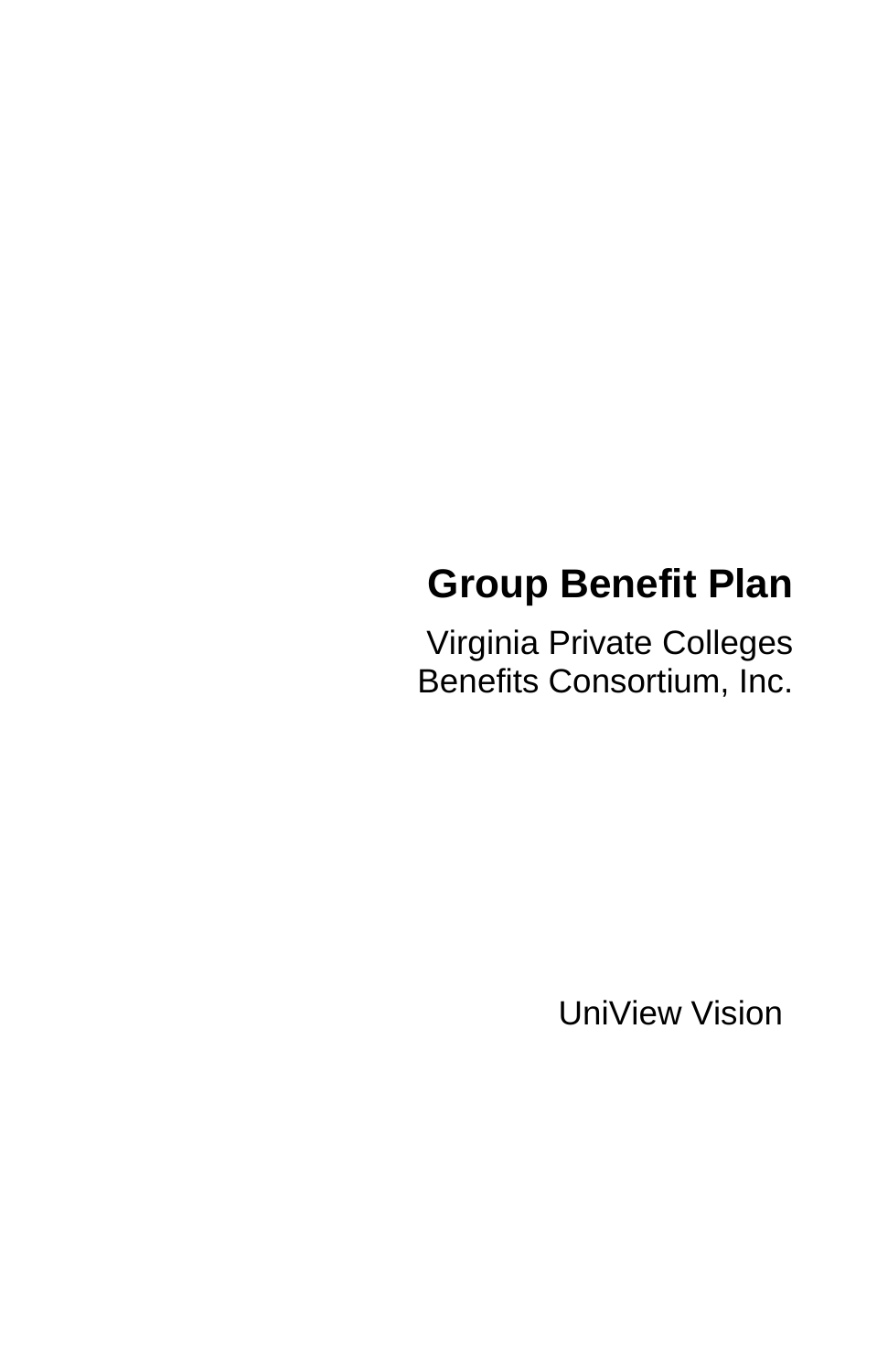# **TABLE OF CONTENTS**

#### **Page Number**

| <b>Plan Membership</b>               |  |
|--------------------------------------|--|
|                                      |  |
|                                      |  |
|                                      |  |
| <b>Coverage Provisions</b>           |  |
|                                      |  |
|                                      |  |
|                                      |  |
| <b>Claims and Plan Member Rights</b> |  |
|                                      |  |
|                                      |  |

Si necesita ayuda en español para entender este documento, puede solicitarla sin costo adicional, llamando al número de servicio al cliente que aparece al dorso de su tarjeta de identificación o en el folleto de inscripción.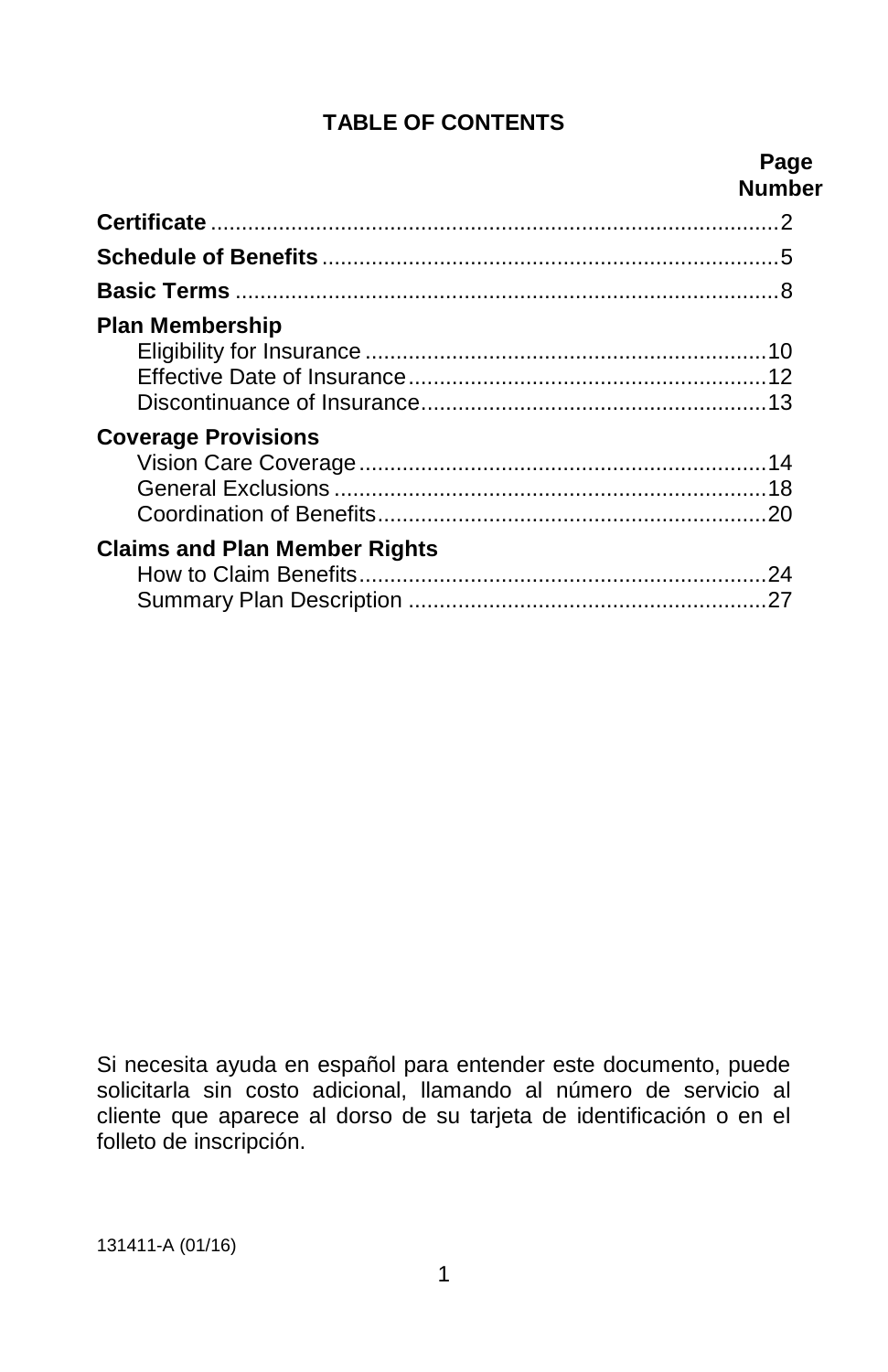## **CERTIFICATE**

**UNICARE Life & Health Insurance Company** certifies that it has issued Group Policy Number GI 131411 to **VIRGINIA PRIVATE COLLEGES BENEFITS CONSORTIUM, INC.** insuring certain employees of your employer.

#### **In this booklet your employer is called the Plan Sponsor.**

This booklet describes the benefits provided as of January 1, 2016. Certain terms of the Group Policy which affect your insurance are contained in the following pages.

The Group Policy was issued in the Commonwealth of Virginia. Its laws and rules will govern in resolving any questions about the Group Policy.

While you remain insured, this booklet is your Certificate of Insurance. It replaces any prior booklet given to you for the types of insurance described here.

233 S. Wacker Drive, Suite 3700 UNICARE Life & Health Chicago, IL 60606 **Insurance Company** 

Launence 2. Schrider

President and CEO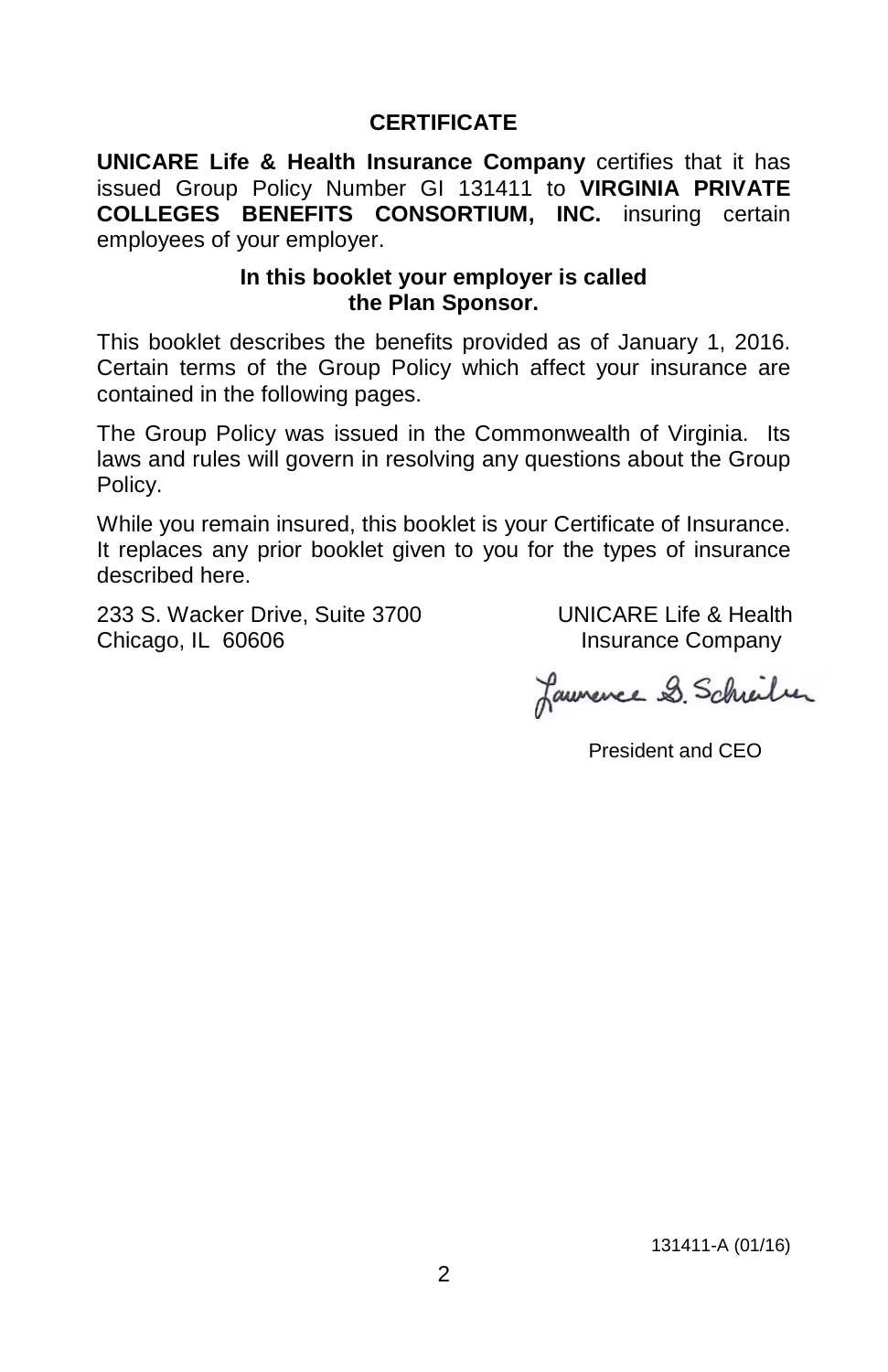#### **CONSUMER INFORMATION NOTICE**

If you have any questions regarding an appeal or grievance concerning the health care services that you have been provided which have not been satisfactorily addressed by your plan, you may contact either of the following offices for assistance:

> Office of the Managed Care Ombudsman Bureau of Insurance P.O. Box 1157 Richmond, VA 23218 Toll-free Phone: 1-877-310-6560 Richmond Metro Area: 1-804-371-9032

E-Mail: [ombudsman@scc.state.va.us](mailto:ombudsman@scc.state.va.us)

Office of Licensure and Certification 9960 Mayland Drive Suite 401 Richmond, VA 23233-1485 Toll-free Phone: 1-800-955-1819 Richmond Metro Area: 1-804-367-2106 Fax: 804-527-4503 E-Mail: [mchip@vdh.virginia.gov](mailto:mchip@vdh.virginia.gov) Website: [www.vdh.virginia.gov/olc](http://www.vdh.virginia.gov/olc)

131411-A (01/16)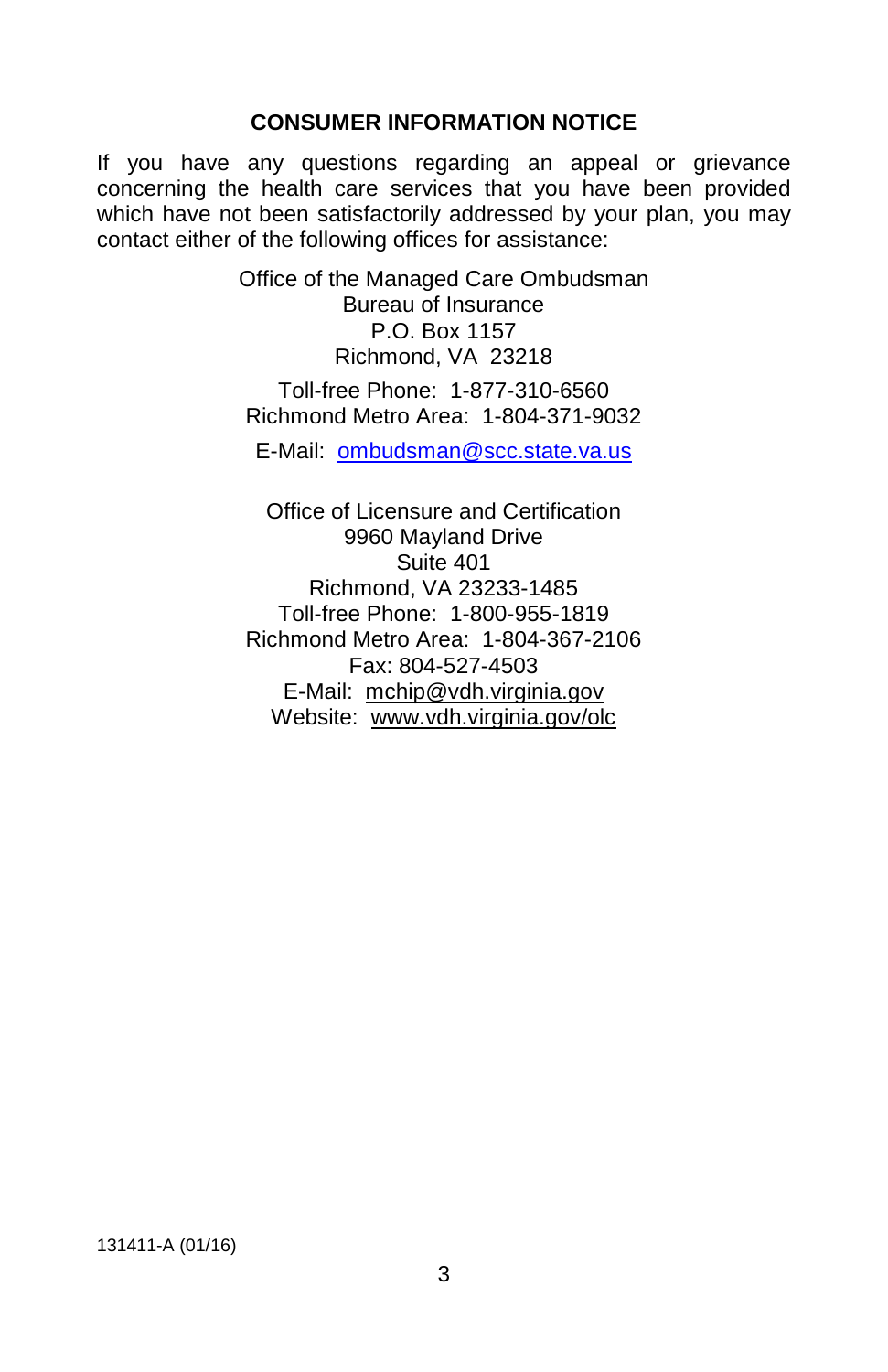#### **IMPORTANT INFORMATION REGARDING YOUR INSURANCE**

In the event you need to contact someone about this insurance for any reason, please contact your agent. If no agent was involved in the sale of this insurance, or if you have additional questions, you may contact the insurance company issuing this insurance at the following address and telephone number:

> UniCare Life & Health Insurance Company Grievances and Appeals 233 S Wacker Drive, Suite 3700 Chicago, IL 60606 Phone: 314-923-7655 Fax: 312-234-7494

If you have been unable to contact or obtain satisfaction from the company or the agent, you may contact the Virginia State Corporation Commission's Bureau of Insurance at:

> Virginia Bureau of Insurance P.O. Box 1157 Richmond, VA 23218

Toll-free Phone: 1-877-310-6560 Richmond Metro Area: 1-804-371-9032

Written correspondence is preferable so that a record of your inquiry is maintained. When contacting your agent, company or the Bureau of Insurance, have your policy number available.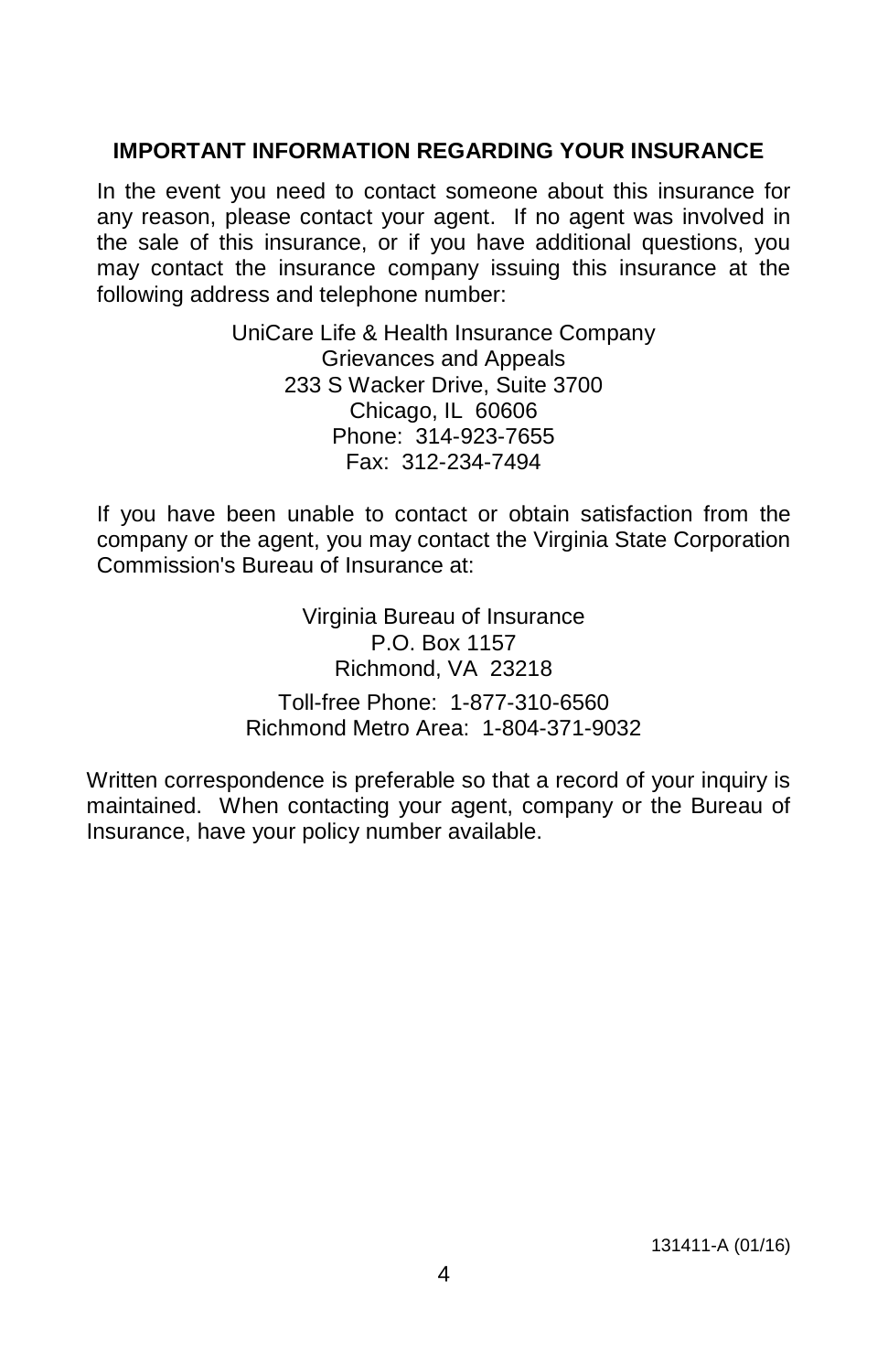## **SCHEDULE OF BENEFITS**

#### **PERSONAL AND DEPENDENT VISION EXPENSE INSURANCE**

#### **All benefits payable are subject to the provisions, limitations and exclusions contained in the group policy.**

#### **LEVEL OF PLAN BENEFIT**

#### **Examinations**

| <b>Ophthalmologist or Optometrist</b><br>Preferred Provider\$15 copayment<br>Nonpreferred Provider Up to maximum of \$50                    |              |
|---------------------------------------------------------------------------------------------------------------------------------------------|--------------|
| Lens, Pair                                                                                                                                  |              |
| Plastic Single Vision Prescription<br>Preferred Provider\$15 copayment<br>Nonpreferred Provider Up to maximum of \$50                       |              |
| <b>Plastic Bifocal Prescription</b><br>Preferred Provider\$15 copayment                                                                     |              |
| <b>Plastic Trifocal Prescription</b><br>Preferred Provider\$15 copayment<br>Nonpreferred Provider Up to maximum of \$110                    |              |
| <b>Frames</b>                                                                                                                               | retail value |
|                                                                                                                                             |              |
| <b>Contact Lenses</b><br><b>Preferred Provider - Conventional Lenses</b><br>Preferred Provider - Disposable Lenses<br>Nonpreferred Provider |              |

**(1) Elective Contact Lenses** - Prescription contact lenses that are selected by the member for cosmetic reasons.

131411-A (01/16)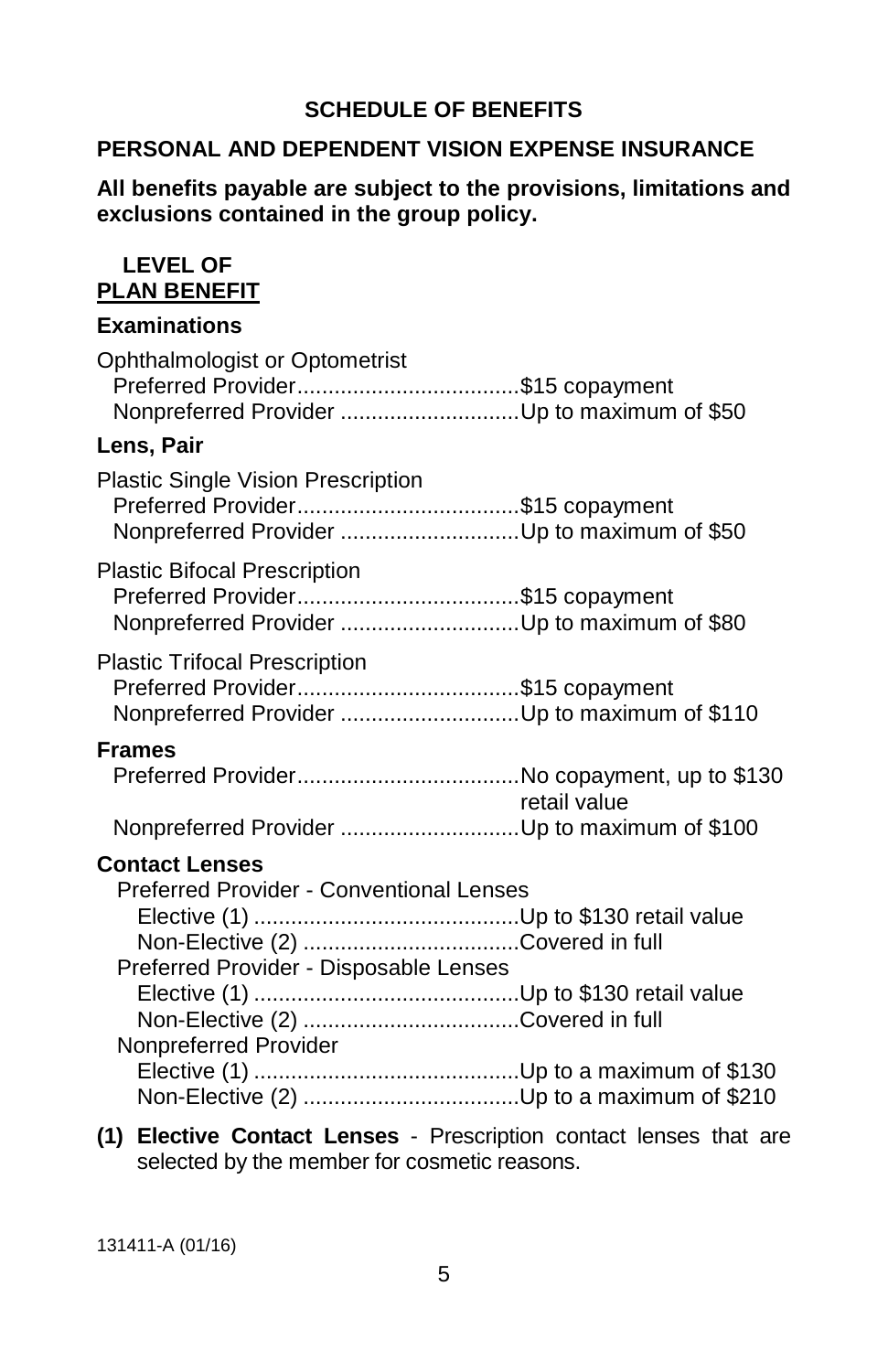- **(2) Non-Elective Contact Lenses** Non-elective lenses are provided for reasons that are not cosmetic in nature and have a maximum benefit per benefit period. Non-elective contact lenses are covered when the following conditions have been identified or diagnosed:
	- a) Extreme visual acuity or other functional problems that cannot be corrected by spectacle lenses; or
	- b) Keratoconus unusual cone-shaped thinning of the cornea of the eye which usually occurs before the age of 20 years; or
	- c) High Ametropia unusually high levels of near sightedness, far sightedness, or
	- d) Anisometropia when one eye requires a much different prescription than the other eye.
- **Note:** If you elect covered Non-Elective Contact Lenses or Elective Contact Lenses within one Benefit Period, no benefits will be available for covered lenses and frames until your next Benefit Period.

Benefits are available once every calendar year for examinations, eyeglass lenses and contact lenses, and once every two calendar years for frames.

## **Finding a Vision Provider**

The Vision plan has an extensive network of Preferred Providers. You can easily find a provider conveniently located near you by checking the directory at [www.UniCare.com.](http://www.unicare.com/)

# **Using a Preferred Provider**

By using a Preferred Provider, you minimize your out-of-pocket expenses and receive the benefits of not having to hassle with paperwork, since the Preferred Provider verifies your eligibility and obtains all the necessary information. You simply pay your copayment and any remaining balance at the time of your appointment.

Preferred Providers offer you discount pricing, which is significantly below retail. You receive substantial savings (15%-40% or more) on additional eyewear pair purchases, contact lenses, lens treatments, specialized lenses and various sundry items. You can learn more about these discounts by visiting [www.UniCare.com.](http://www.unicare.com/)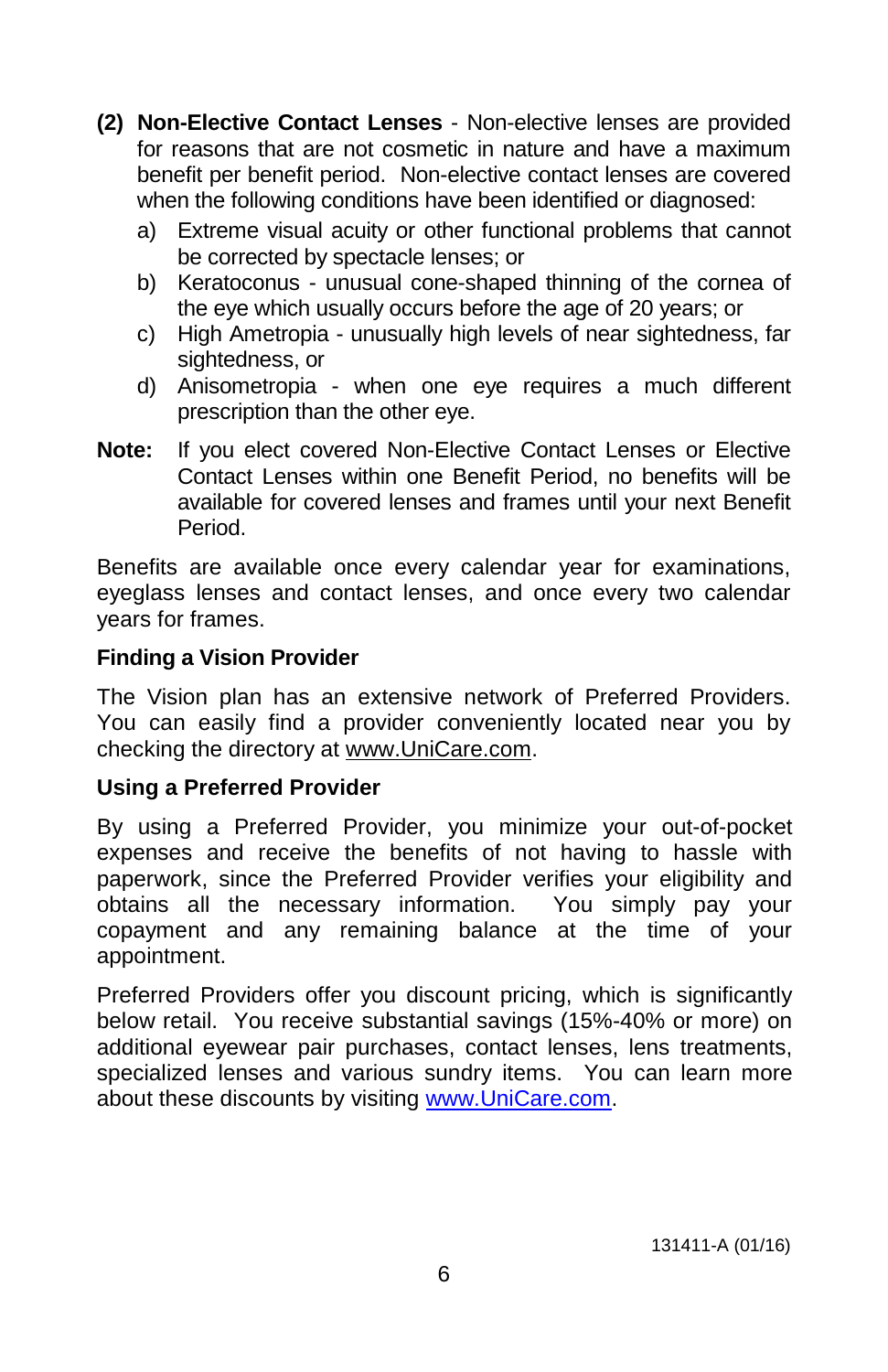#### **Using a Non-Preferred Provider**

If you choose to go to a non-preferred (non-network) provider, you must pay the provider directly at the time of service for exams and materials. Out-of-network claims must be submitted by you. Simply submit a claim for reimbursement. When using a non-preferred provider, your coverage may be limited and your out-of-pocket expenses may be greater.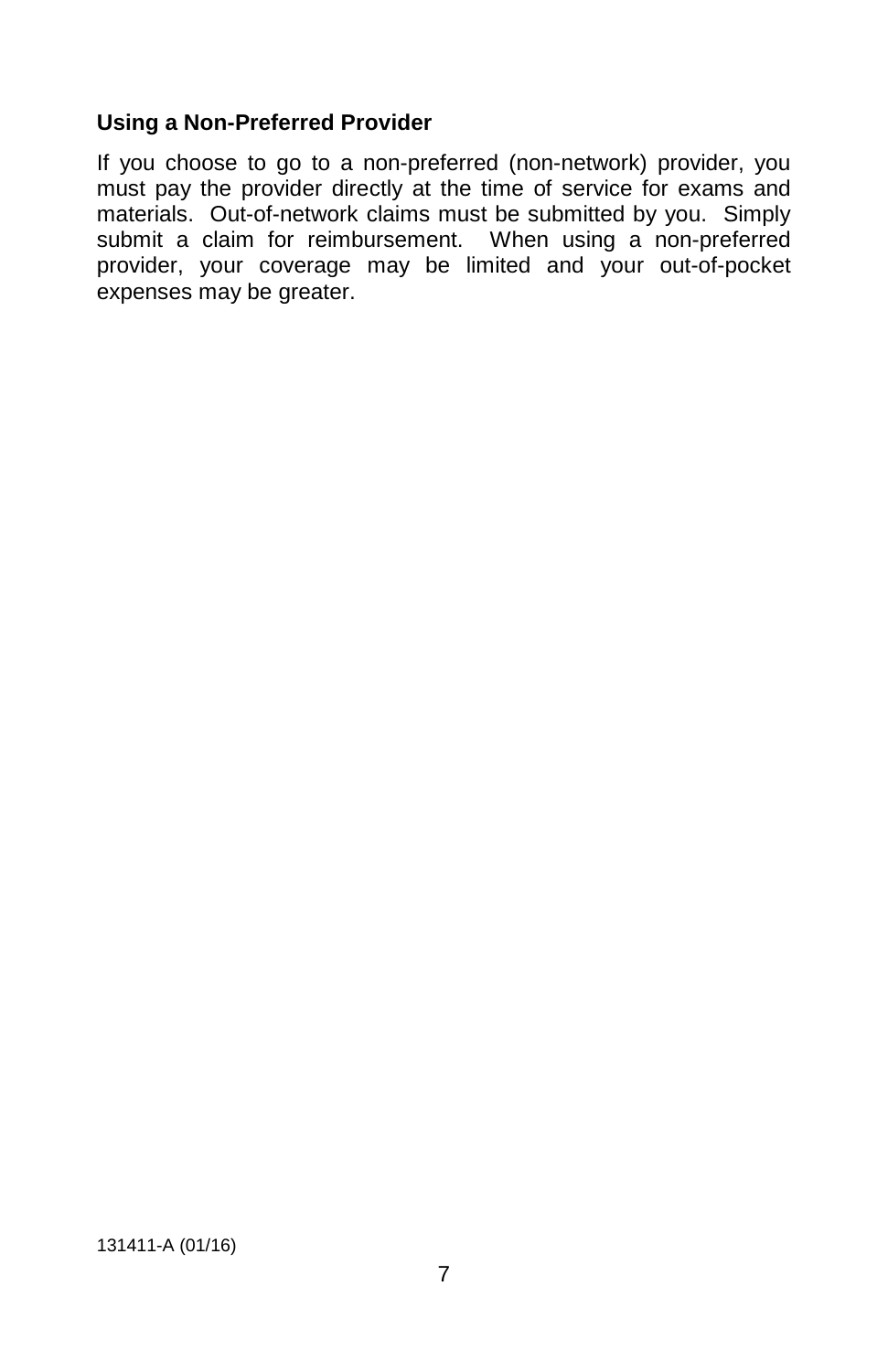## **BASIC TERMS**

Here, some basic terms of the benefit plan are discussed. Where these terms are used in this booklet, they have the meaning explained here.

**Covered Person**: means a Plan Member or a dependent with respect to whom a Plan Member is insured by the group policy.

**Doctor**: means a physician licensed to practice medicine. Such a doctor must be licensed or certified by the state in which the services are rendered and acting within the scope of that license or certificate.

**Experimental or Investigational**: means any procedure, treatment, facility, supply, device, or drug that:

- 1. is not generally accepted by the United States vision community as effective for diagnosis, care or treatment; or
- 2. is subject to research protocols indicating that the procedure, treatment, facility, supply, device, or drug is "experimental or investigational;" or
- 3. requires the patient to sign a consent form which indicates that the procedure, treatment, supply, device, or drug is "experimental or investigational" or is part of a research or study program; or
- 4. requires the provider's institutional review board to acknowledge that the procedure, treatment, facility, supply, device, or drug is "experimental or investigational," and subject to the board's approval.

**Important Notice** – The Insurer may rely upon the advice of vision review groups and other vision experts to determine which services and/or supplies are experimental or investigational. The decisions whether there is enough scientific data and the decision as to whether a service or supply is "experimental or investigational" will be made by the Insurer.

The Insurer will determine, in its discretion, whether a procedure, treatment, facility, supply, device, or drug is "experimental or investigational."

**Injury and Illness**: In this plan, the word "injury" means an accidental bodily harm. The word "illness" means a sickness that impairs a Covered Person's normal function of mind or body.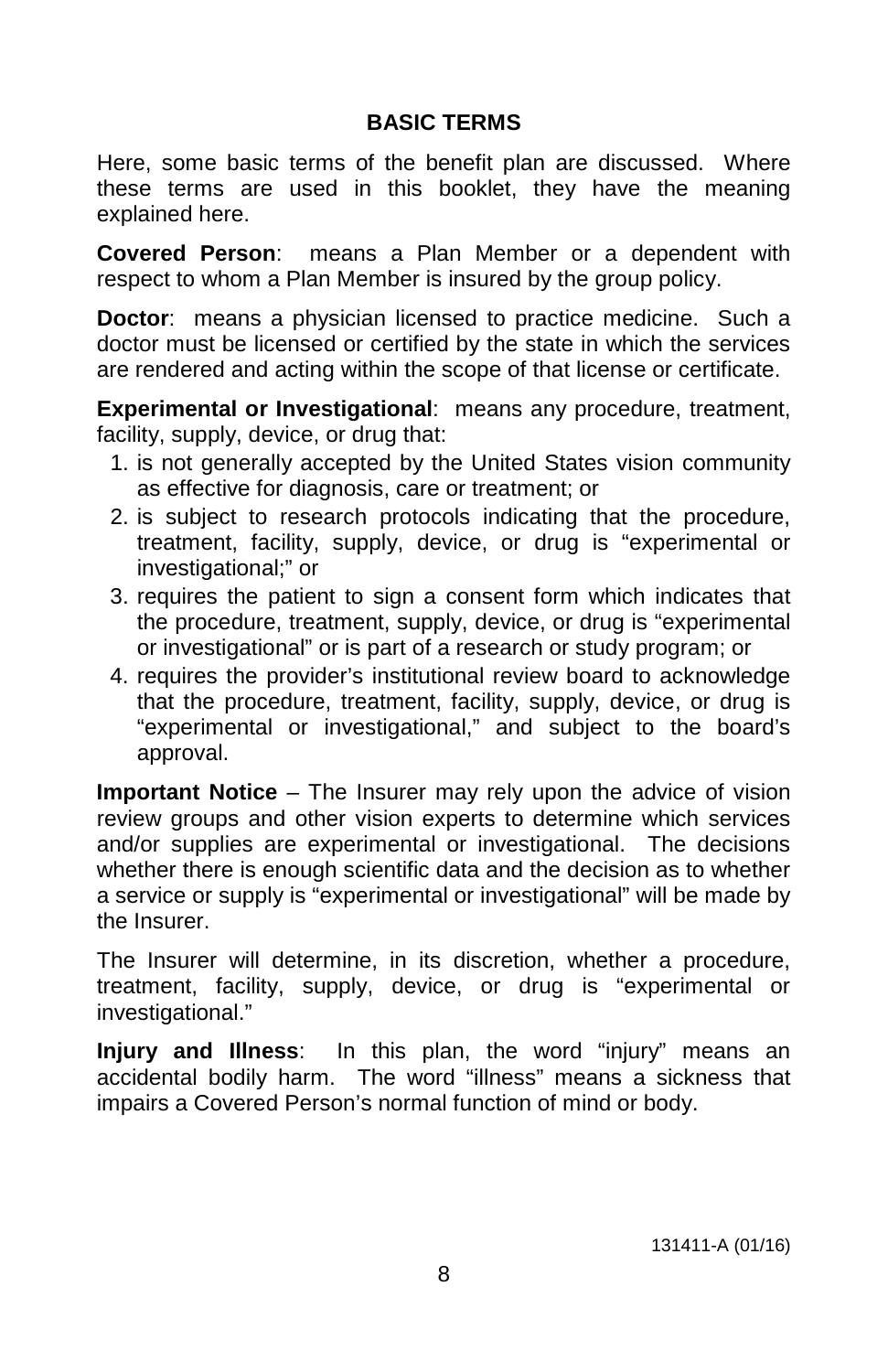**Insurer:** Benefits are provided through a group insurance policy. The "Insurer" who issued that policy is UNICARE Life & Health Insurance Company. Their home office is located at 233 S. Wacker Drive, Suite 3700, Chicago, IL 60606. Inquiries to the Insurer should be made to that office. Please include your group policy number as shown in the Certificate in the front of this booklet. The Claims and Plan Member Rights section of this booklet tells where and how benefit claims should be made.

**Personal and Dependent Insurance**: "Personal insurance" means your insurance under the group policy with respect to yourself. The words "dependent insurance" refer to insurance for your dependents under the group policy. The Plan Membership section of this booklet discusses how you may obtain insurance under the group policy for yourself and your qualified dependents.

**Plan Member or Member**: means a person who is insured by the group policy with respect to himself or herself.

**Plan Sponsor**: means the employer who makes this benefit plan available to you.

**Reasonable and Customary Level**: means a charge which is the usual charge made to persons in the same general locality for similar services or supplies.

**Important Notice** – The Insurer may rely upon cost data and the advice of vision peer review groups and other vision experts to determine the reasonable and customary level. The determination of the "reasonable and customary" level will be made by the Insurer.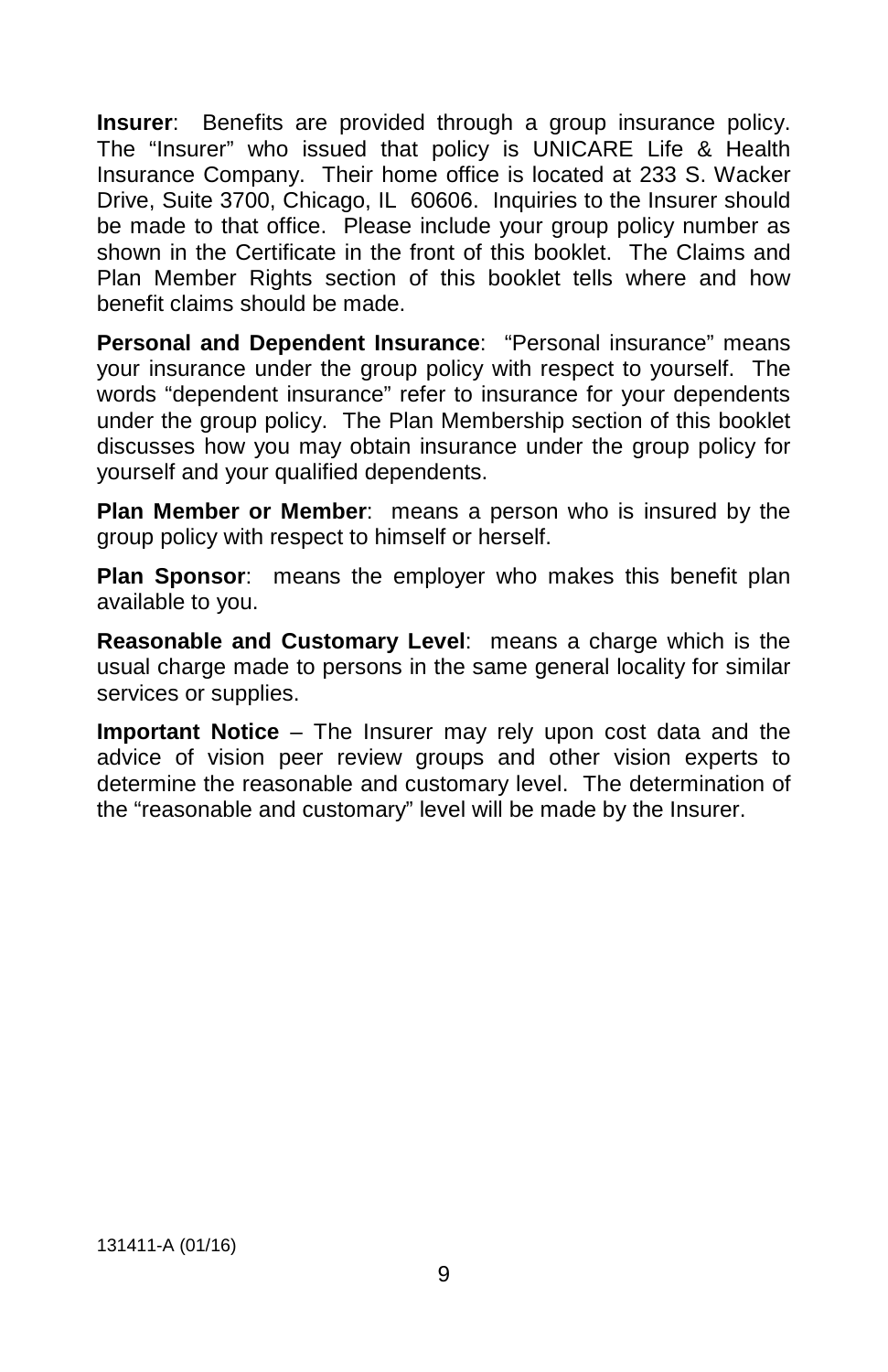### **PLAN MEMBERSHIP**

# **ELIGIBILITY FOR INSURANCE**

This section tells how you may become insured. The term "personal insurance" means your insurance under the group policy with respect to yourself. Reference to "dependent insurance" means your insurance under the group policy with respect to your dependents.

#### **Personal Insurance**

To obtain personal insurance, you need to be a qualified employee. You are a "qualified employee" only if you meet all of these requirements:

- 1. you are a full–time employee of the Plan Sponsor, working for pay on a scheduled normal work week of at least 30 hours, or a part-time employee of the Plan Sponsor, working for pay on a scheduled normal work week of 29 or fewer hours, or
- 2. you are a pre-65 retiree according to the Plan Sponsor's records, and
- 3. you perform that work at the Plan Sponsor's usual place of business, except for duties of a kind that must be done elsewhere, and
- 4. you are in a covered employment class named in the group policy.

Specific information regarding the group policy and its terms may be obtained from the Plan Sponsor.

If you are a qualified employee on January 1, 2016, you are eligible for personal insurance on that date. Otherwise, you become eligible on the first day of the calendar month coinciding with or next following the date you become a qualified employee with the Plan Sponsor.

### **Dependent Insurance**

If you are a qualified employee, you may obtain dependent insurance for your qualified dependents. Your "qualified dependents" are your spouse and children as defined and limited here.

The term "spouse" means your husband or wife. Your marriage must not have ended in a valid divorce decree or annulment.

Reference to your "child" means your direct offspring. The term also includes your stepchild, legally adopted child, foster child, or a child placed with you for the purpose of adoption. Any such child must be under age 26.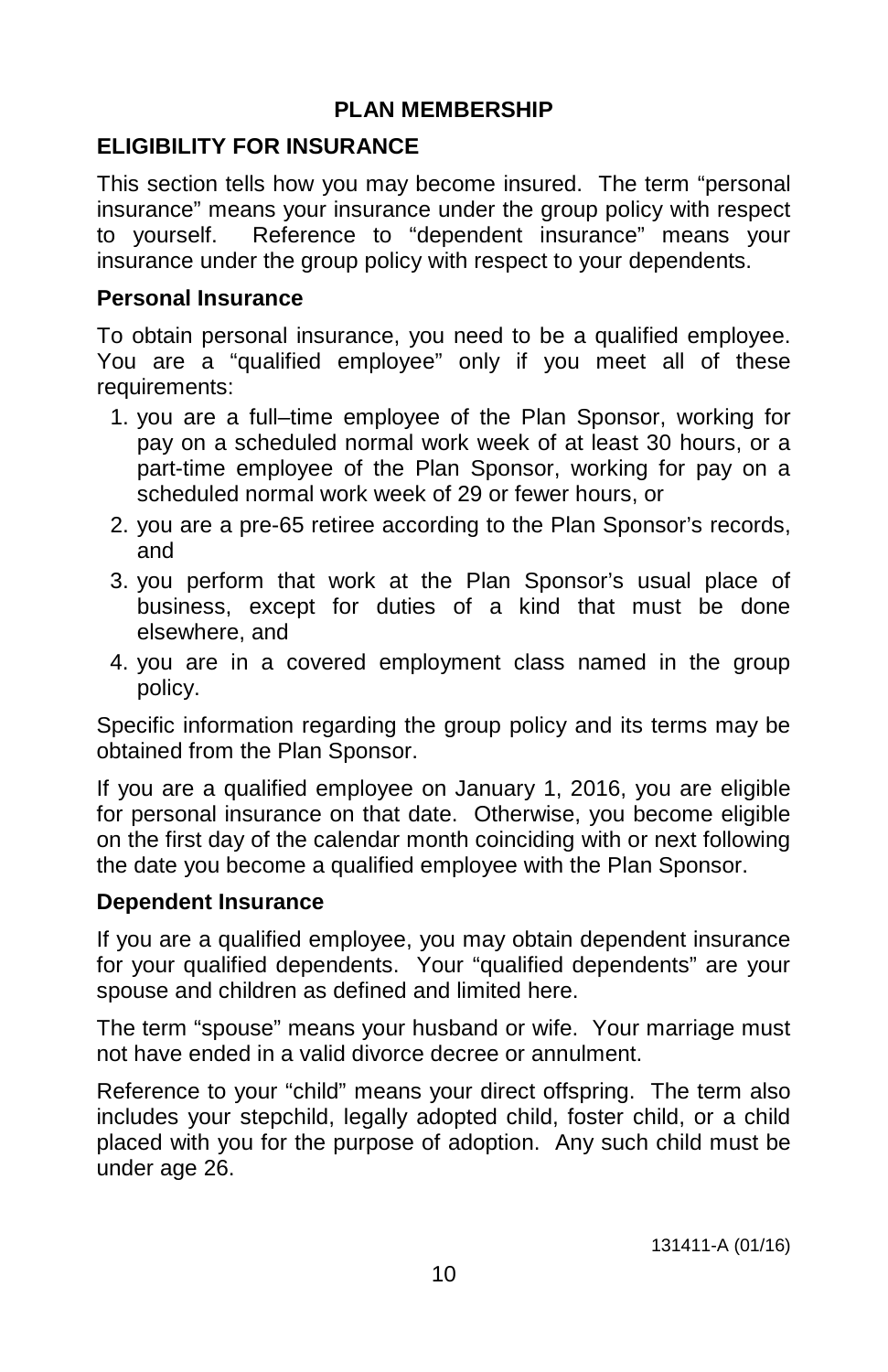Your spouse or child who is a full–time member of a country's armed forces is not a qualified dependent. Your spouse or child who has personal insurance under the group policy may not be your qualified dependent unless he or she elects dependent insurance in place of the similar personal insurance. If you and your spouse both have personal insurance under the group policy, your qualified dependent children may be insured by either, but not both, of you.

You are eligible for dependent insurance on the earliest date that:

- 1. you are in an employment class covered for dependent insurance; and
- 2. you are eligible for similar personal insurance under the group policy; and
- 3. you have a qualified dependent.

### **Provision for Court Support Orders**

If the Plan Sponsor receives a court order to provide medical insurance for a qualified employee's dependent child or spouse, the Plan Sponsor must notify the employee and determine if the child or spouse is eligible for insurance under this group policy. Eligibility determinations will be made in accordance with federal and/or state<br>support order laws and regulations. The employee will be support order laws and regulations. responsible for any contributions required under the group policy.

The insurance provided in accordance with a support order will be effective as of the date of the support order and subject to all the provisions of the group policy; except:

- 1. a qualified dependent may be covered without personal insurance in effect under the group policy;
- 2. in addition to the reasons for termination of insurance shown in the Discontinuance of Insurance provision, the insurance required by a support order will cease on the earlier of the date the support order expires or the date the dependent child or spouse is enrolled for similar insurance.

The group policy will honor all applicable state Medicaid laws and rules, and will not deny insurance or benefits because a person is eligible for Medicaid.

If covered expenses for a dependent child or spouse are paid by the spouse, a custodial parent or a legal guardian who is not a Plan Member, reimbursement will be made directly to the spouse, custodial parent or legal guardian rather than to the Plan Member or eligible employee. A custodial parent or legal guardian may also sign claim forms and assign plan benefits for the dependent child.

131411-A (01/16)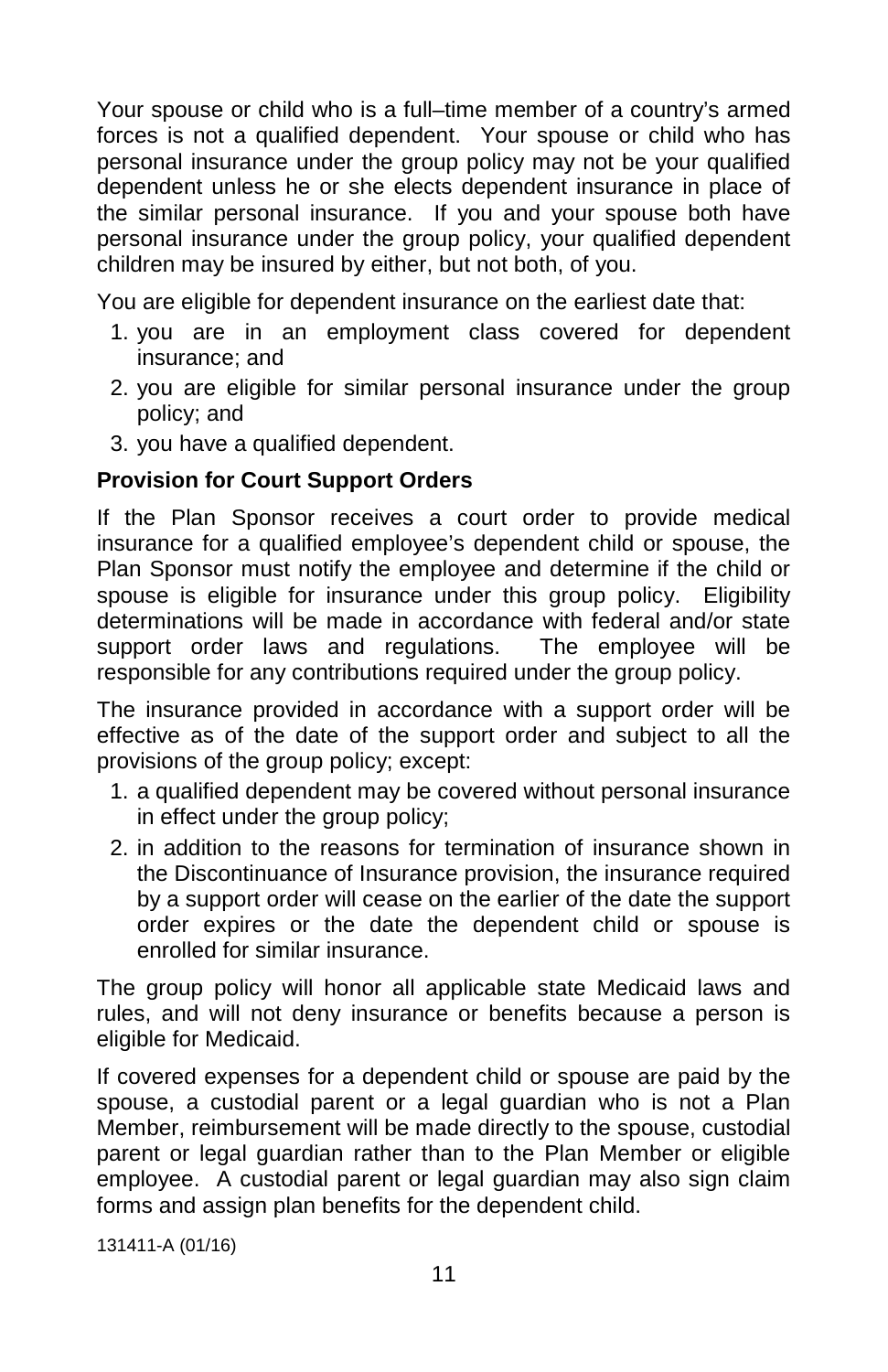A child or spouse will not be considered a late applicant as explained in the Effective Date of Insurance section if a court has ordered that coverage be provided for the child or spouse under your plan, and the request for enrollment is made within 31 days after issuance of the court order.

# **EFFECTIVE DATE OF INSURANCE**

Once you have become eligible for insurance, this section tells when your insurance will begin.

## **Personal Vision Insurance**

Except as explained in the Late Applicant Provisions below, your personal medical insurance will begin on the first day of the policy month coinciding with or next following the date you become eligible for such insurance.

The Plan Sponsor may require employees to contribute toward the cost of all or part of their personal medical insurance. Any such contributory insurance will not become effective for you before you complete an enrollment form and agree to make those contributions. The enrollment form may be obtained from the Plan Sponsor.

## **Dependent Vision Insurance**

Except as explained in the Late Applicant Provisions below, any dependent insurance for which you are eligible will begin on the first day of the policy month coinciding with or next following the date that:

- 1. you have similar personal insurance in effect under the group policy; and
- 2. you have a qualified dependent who can be insured as discussed in this section.

The Plan Sponsor may require employees to contribute toward the cost of all or part of their dependent vision insurance. If so, the only qualified dependent who may become insured before you sign an enrollment form and agree to those contributions is your newborn child. The enrollment form may be obtained from the Plan Sponsor.

Your newborn child is insured from the date he or she is born. Within 31 days after the child is born, you need to tell the Plan Sponsor and agree to any required contributions toward the cost of the child's insurance. Otherwise, insurance for the child will cease at the end of that 31 day period.

You may acquire a new qualified dependent while your insurance for other dependents is in effect. If so, the new dependent will automatically become insured.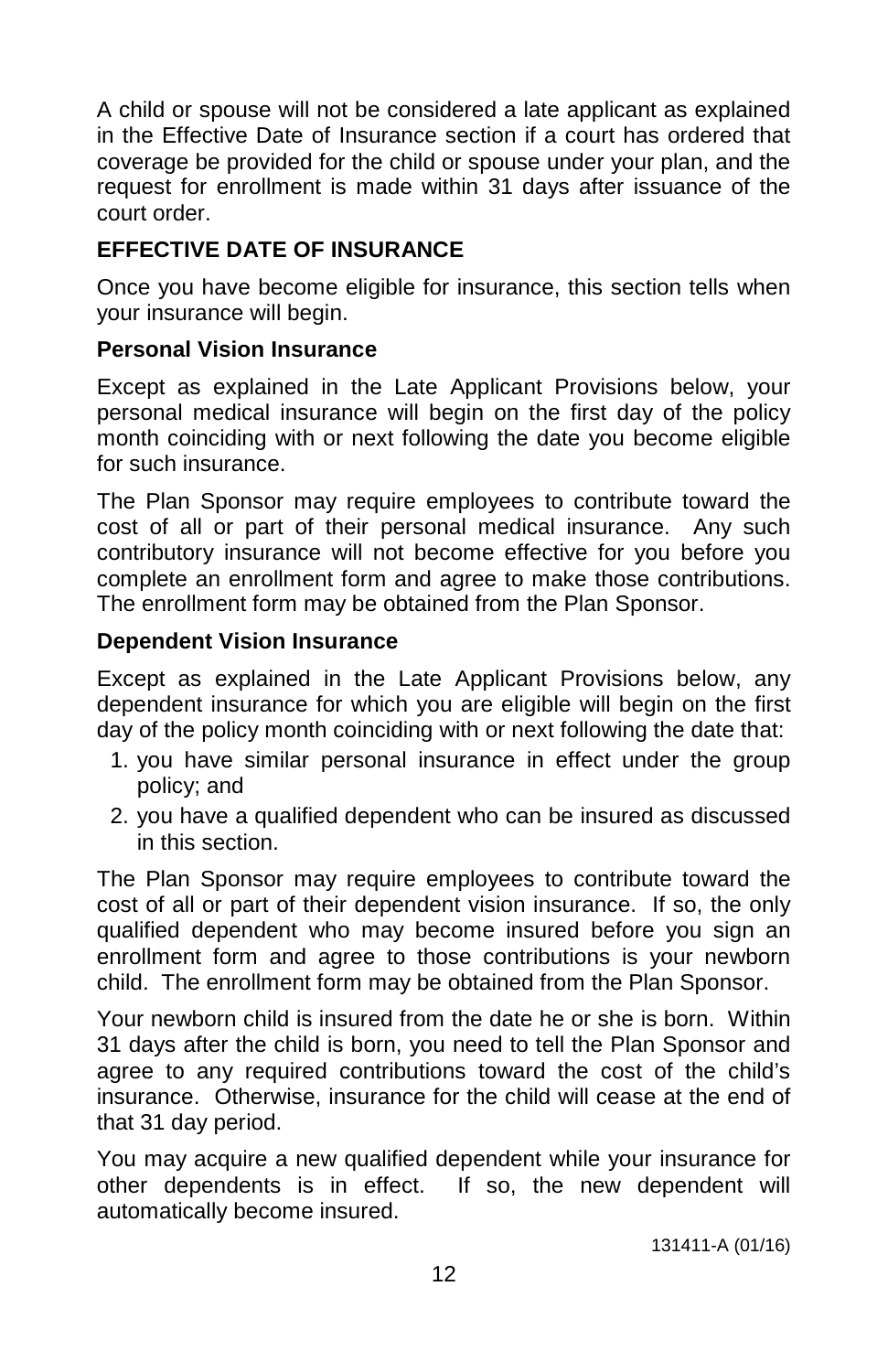# **DISCONTINUANCE OF INSURANCE**

Your personal and dependent vision insurance coverage will cease on the first to occur of these dates:

- 1. the date the group policy is discontinued.
- 2. the last day of the policy month during which you are no longer eligible for that coverage. This may be due to a change in the group policy or because you transfer to an employment class that is not eligible.
- 3. the date ending the last period for which you made any required contribution toward the cost of that insurance.
- 4. the last day of the policy month in which you cease active work for the Plan Sponsor, except that if you are disabled or on a leave of absence or temporary layoff, your insurance may continue up to any time limit imposed by the group policy.

Specific information regarding the group policy and its terms may be obtained from the Plan Sponsor.

Your insurance for any one dependent will not continue beyond the last day of the calendar year in which he or she ceases to be your qualified dependent. The only exception is discussed in the next section.

### **Handicapped Child Extension**

If your insured child is handicapped upon reaching the age limit for qualified dependents, you may continue his or her dependent vision insurance as discussed here. The term "handicapped" means that the child is physically or mentally unable to earn a living. In order to continue the child's insurance, proof of the handicap must be given to the Insurer at reasonable intervals. The first proof is due within 31 days after the child reaches the age limit for qualified dependents.

See the Plan Sponsor for the needed proof forms. Premiums for the child's insurance will not change.

The Insurer, at its expense, may have its doctor examine the child at reasonable intervals; but such exams will not be more than once a year after the second year that the child's insurance has been continued under this section. In no event will the child remain insured beyond the date his or her insurance would cease had the child not reached the age limit for qualified dependents.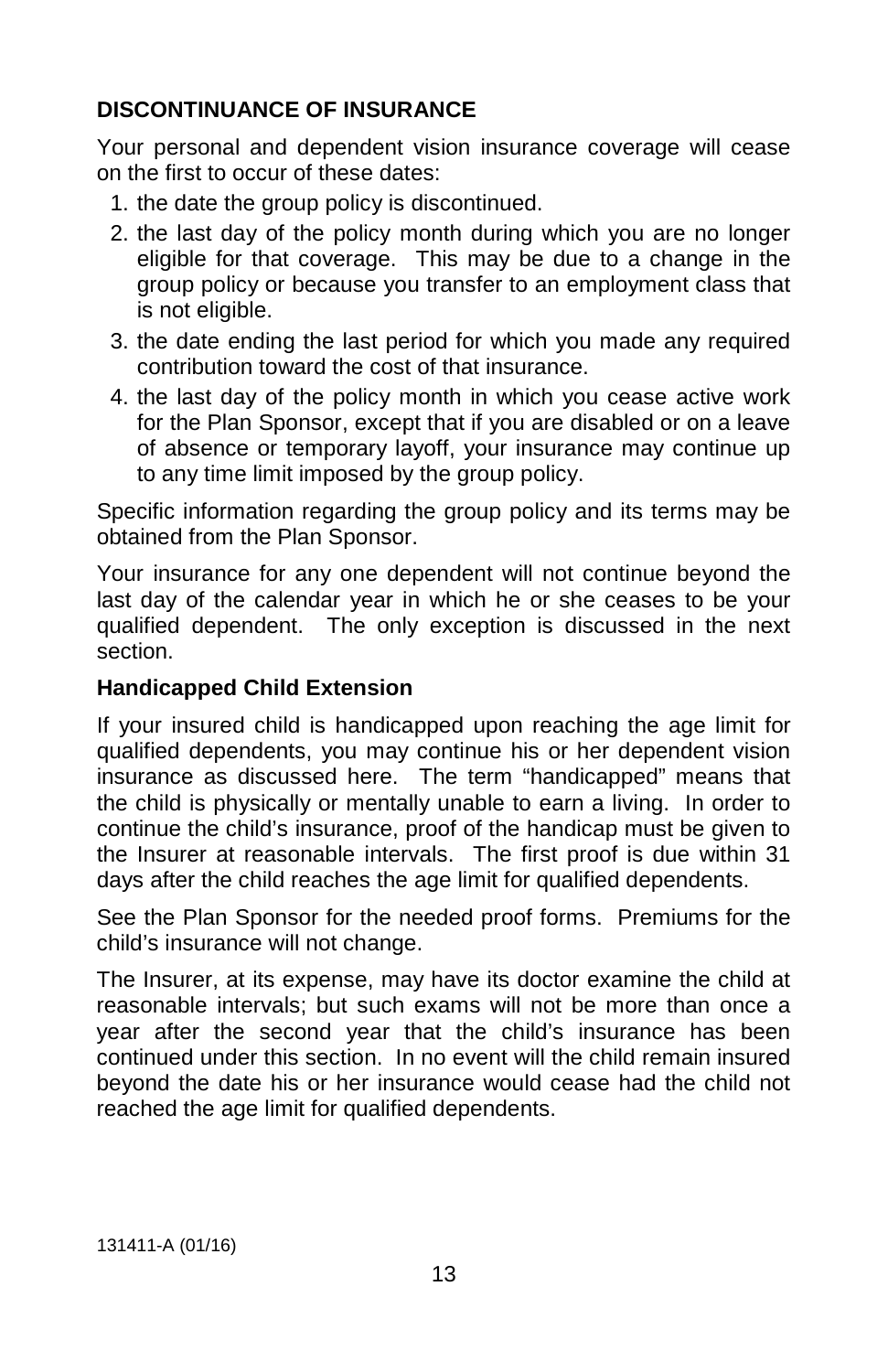# **COVERAGE PROVISIONS**

#### **DESCRIPTION OF THE COVERAGES**

The pages of this section specify when plan benefits will be paid. Any conditions governing whether and how much benefit is paid for those events are also discussed in this section.

To receive plan benefits, you must be insured as described in the Plan Membership section of this booklet. Then, your amounts of insurance are determined by the Schedule of Benefits.

Should you become entitled to benefits, the Claims and Plan Member Rights section of this booklet tells how to present your claim.

#### **VISION CARE COVERAGE**

#### **Benefits**

The insurer will pay a benefit in the amount of the covered expenses that a covered person incurs while insured by this coverage. The "covered expenses" are discussed in the next section.

The maximum benefits for this coverage are shown in the schedule of Benefits of this booklet. Those maximums are the most that the insurer will pay, based on any one person's covered expenses.

# **Covered Expenses**

Covered expenses are the charges made for the necessary services and supplies listed here. Each charge is deemed incurred on the date the service or supply is furnished. Except as limited in the next section, covered expenses include:

- 1. Charges for examinations by a licensed ophthalmologist or optometrist.
- 2. Charges for lenses, provided they are prescribed as a result of an examination for which a benefit is payable under this coverage.
- 3. Charges for frames purchased in conjunction with such newly prescribed lenses.
- 4. Charges for contact lenses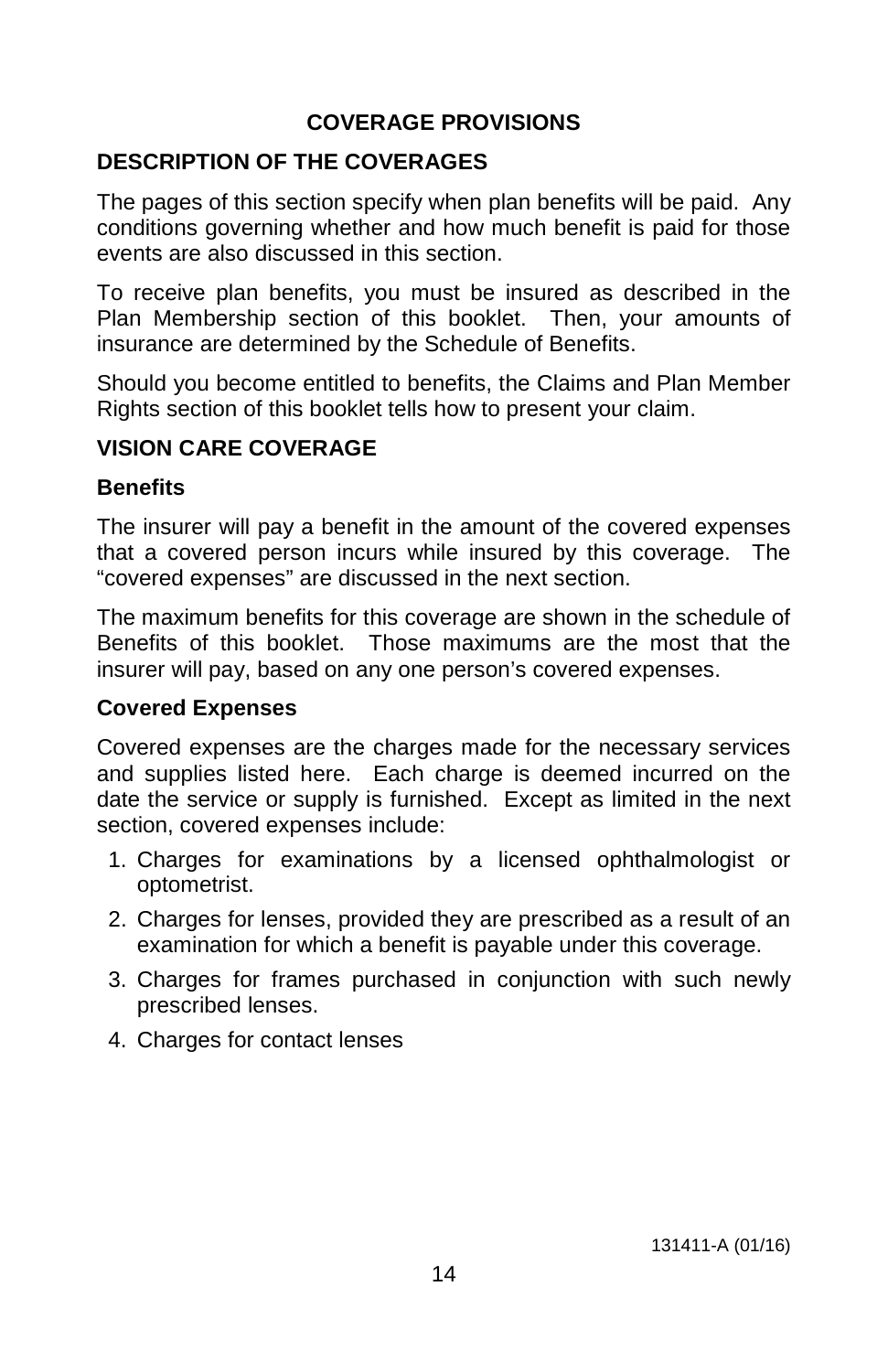## **Excluded Expenses**

This coverage is subject to the General Exclusions shown in this booklet. Vision care "covered expenses" also exclude:

- 1. Charges for routine examinations required by an employer in connection with a covered person's employment.
- 2. Charges for more than one examination or more than one pair of lenses in any benefit period, unless the examination shows the existing lenses: (a) result in a visual defect equal to at least one diopter in strength; or (b) require a change of at least 20% in axis for astigmatism.
- 3. Charges for more than one purchase of frames in any benefit period.
- 4. Charges for: (a) the repair of frames; or (b) duplicate or spare lenses or frames; or (c) sunglasses.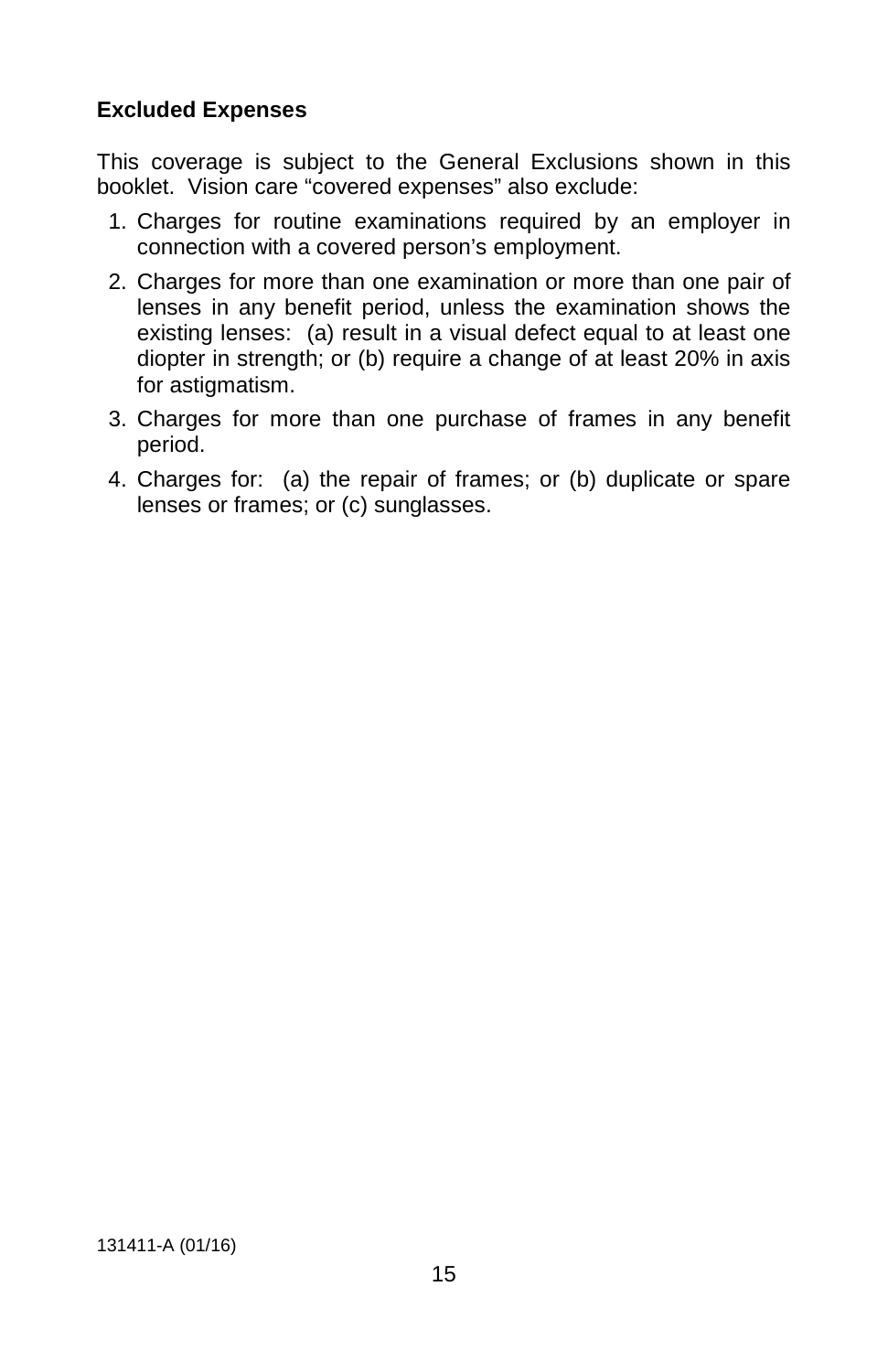# **PROVISION FOR PREFERRED PROVIDERS**

## **Definitions**

The following definitions are used in this provision. All other definitions of the group policy will also apply.

**Preferred Provider:** means any health care provider designated as such by the Insurer. A list of preferred providers will be provided to any Plan Member who is eligible for this coverage.

**Nonpreferred Provider:** means any health care provider who is not designated as a preferred provider by the Insurer.

**Service Charge:** means an amount paid by a Covered Person directly to a preferred provider before benefits become payable under the group policy when certain vision services or supplies are furnished. Any amount used to satisfy a service charge can not be used to satisfy any deductible amount that may apply to the group policy. Only covered expenses can be used to satisfy a service charge.

## **Effect on Vision Benefits**

All the provisions of the group policy will apply to this provision except:

- 1. Benefits payable under this provision for covered expenses incurred by a Covered Person from a preferred provider will be payable at the preferred provider level of benefit shown on the Schedule of Benefits.
- 2. Certain benefits payable for covered expenses incurred from preferred providers will always be paid at the benefit level shown on the Schedule of Benefits. These covered expenses, however, may subject to a service charge before benefits become payable. The Schedule of Benefits indicates those benefits subject to a service charge.

# **Out of Service Area Non–Emergency Vision Benefits**

Preferred provider benefits may be payable for covered expenses incurred by: (a) a Covered Person traveling outside of his or her normal service area, or (b) a covered dependent residing outside the service area who meets the group policy's definition of a full–time student. Covered expenses will include non–emergency vision services provided outside of a hospital emergency room. For information concerning the availability of a preferred provider in your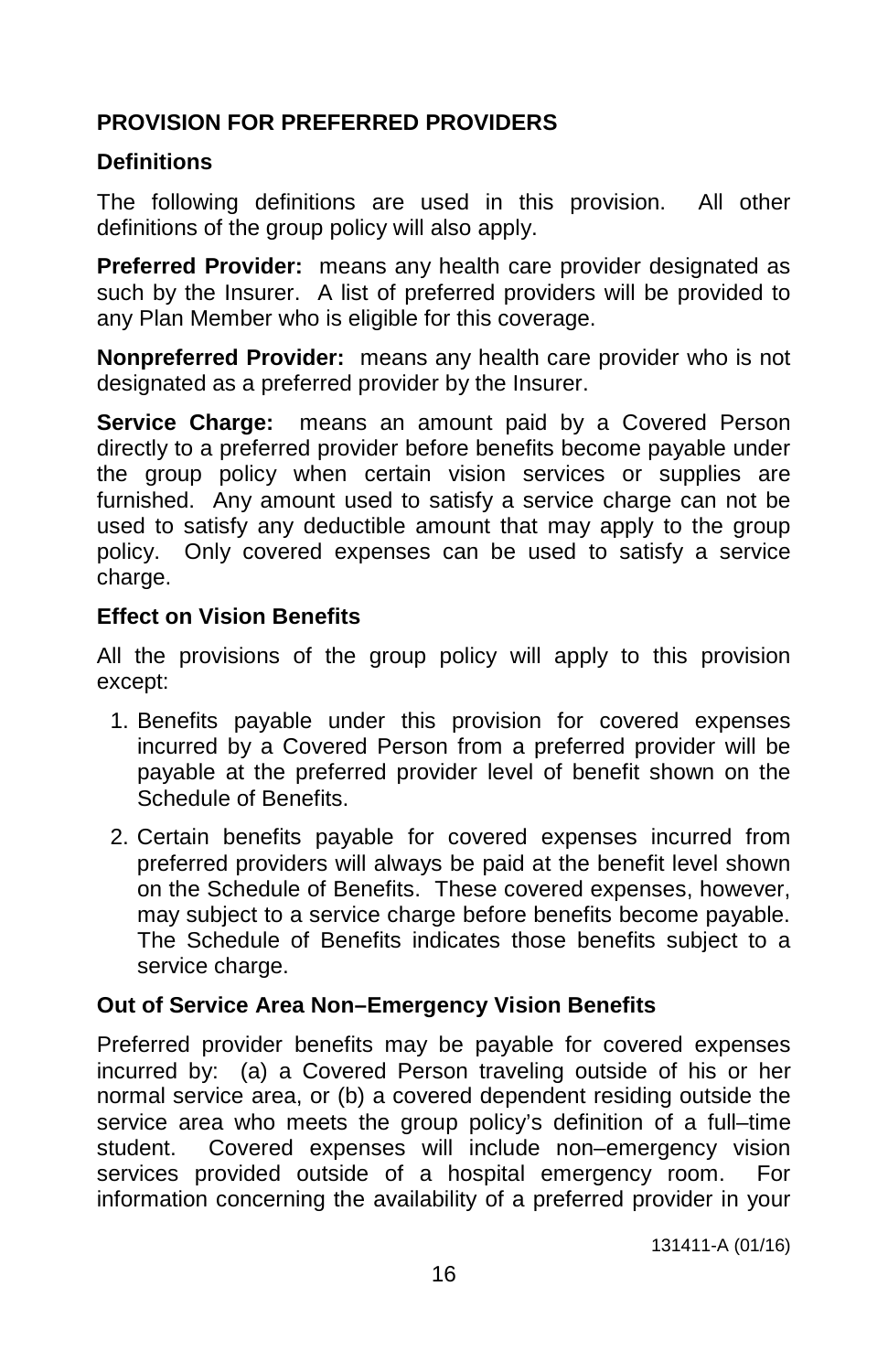travel location, please call the telephone number shown on your identification card.

## **Free Choice of Providers**

A Covered Person has a free choice of any provider for his or her vision care. At any time, the Covered Person may choose any preferred or nonpreferred provider. The terms of this Provision for Preferred Providers, however, will only apply to those services and supplies that are furnished by a preferred provider.

### **Assignment of Vision Benefits**

As discussed in the group policy's Coverage Provisions, a Covered Person may assign vision benefit payments directly to the health care provider on whose charges the benefit claim is based. If, however, a Covered Person utilizes the services of a preferred provider, all vision benefit payments will automatically be assigned directly to the preferred provider.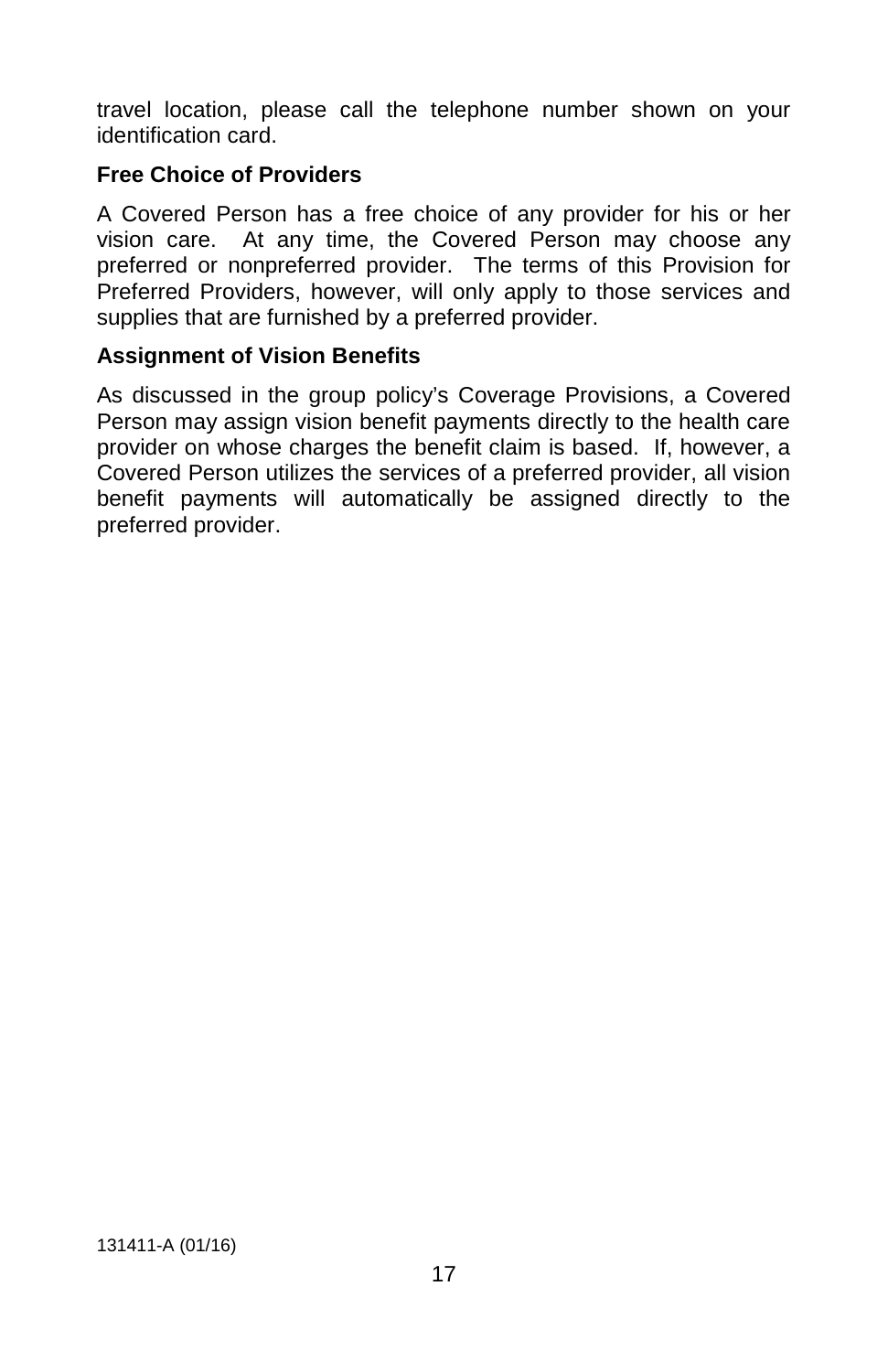## **GENERAL EXCLUSIONS**

The group policy's Vision Expense Insurance does not provide benefits for:

- 1. Any part of the charges for services or supplies that exceeds a reasonable and customary level. The Insurer will determine that level. It may base that level on the charges made to other persons in the same locality for similar services or supplies.
- 2. Any charges procedures, treatment, supplies, or devices that the Insurer determines are experimental or investigational.
- 3. Charges made by the Covered Person's immediate family; this means the person's spouse, brother, sister, parent or child. Also excluded are charges that the Covered Person has no legal obligation to pay; but this does not exclude the cost of services or supplies provided by a state's Medicaid program.
- 4. Any part of the normal charge for services or supplies which the provider offers to waive, such as the part that would not be paid by the group policy due to its deductible or copayment provisions.
- 5. An injury or illness arising out of or in the Covered Person's commission of a felony. Also excluded is an injury or illness resulting from war, whether or not it is a declared war.
- 6. An injury or illness for which the Covered Person is eligible for benefits under any Workers' Compensation law.
- 7. Any charges for services or supplies that are solely provided for educational, developmental or vocational purposes, as determined by the Insurer.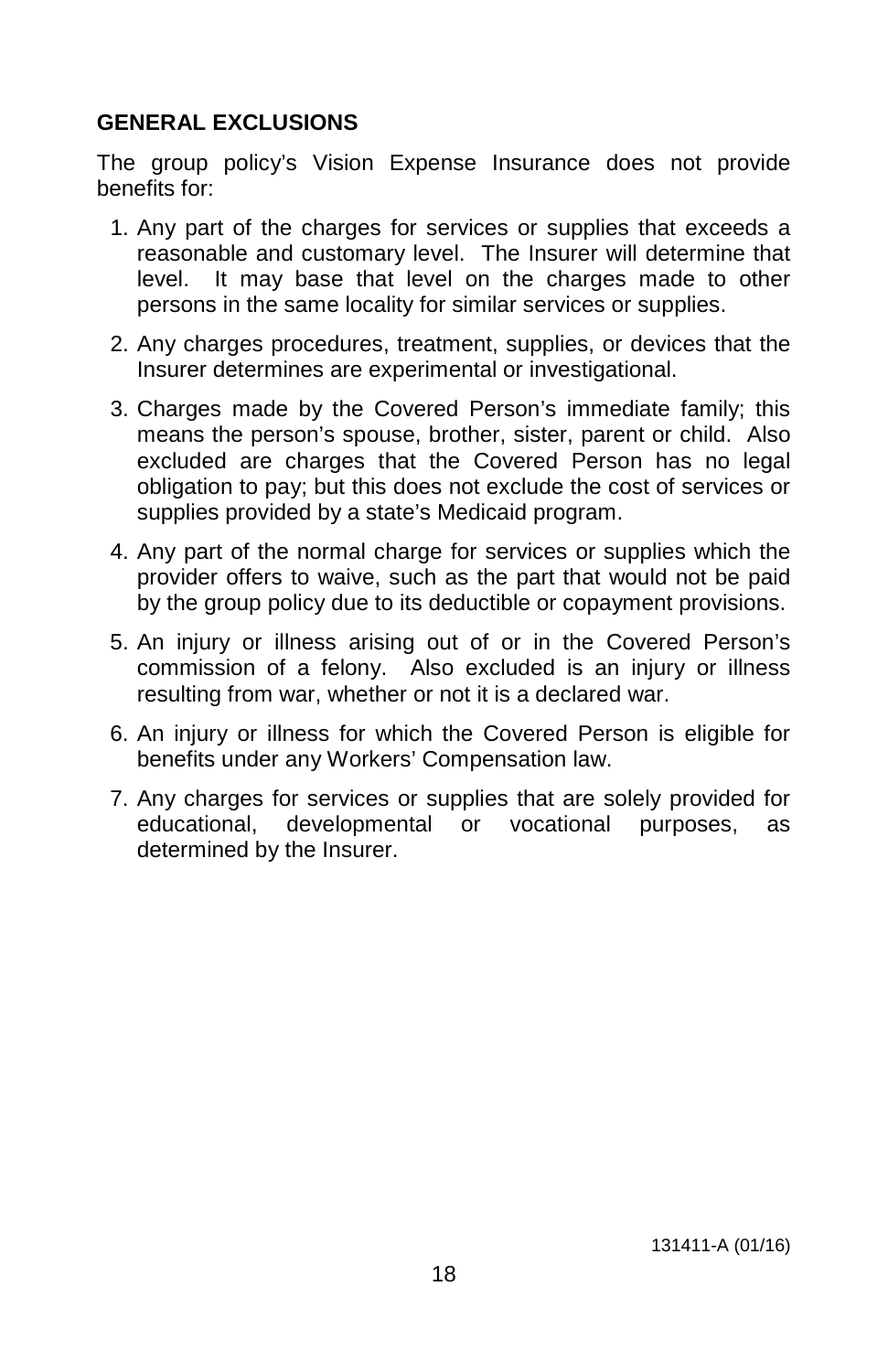# **REDUCTION IN BENEFITS DUE TO MEDICARE**

### **Definitions**

**Full Medicare Coverage:** means the health insurance provided by Title XVIII of the Social Security Act, as amended. This includes coverage under both Part A Hospital Insurance and Part B Medical Insurance. If a Covered Person is eligible for either part, he or she will be deemed to have Full Medicare Coverage, even if he or she does not enroll for it.

**Primary Basis:** means that the benefits payable under the group policy will be determined and paid without regard to Full Medicare Coverage.

**Secondary Basis:** means that the Insurer will reduce its benefit payment so that the total amount payable by Full Medicare Coverage and the group policy will not exceed the actual covered expenses payable by the group policy.

**Covered Person:** means, for the purpose of this provision, a Covered Person or covered dependent who is covered by the group policy and is entitled to benefits under Full Medicare Coverage.

#### **How Medicare Reduction Works**

If a Covered Person incurs covered expenses for which benefits are payable under the group policy, then the Insurer will determine whether his or her coverage under the group policy is payable on a Primary or Secondary Basis to Full Medicare Coverage.

Deciding whether a Covered Person's coverage is payable on a Primary or Secondary Basis will be based on the Covered Person's status on the date the covered expense is incurred.

### **Active Employees**

The group policy will always pay on a Primary Basis when a Covered Person is an active employee or the dependent of an active employee. If, however, a Covered Person is entitled to benefits under Full Medicare Coverage because of end–stage renal disease, the group policy will pay on a Primary Basis only during the first 30 months he or she is so entitled, regardless of whether the Covered Person becomes eligible for Medicare based on age or disability during that 30 month period.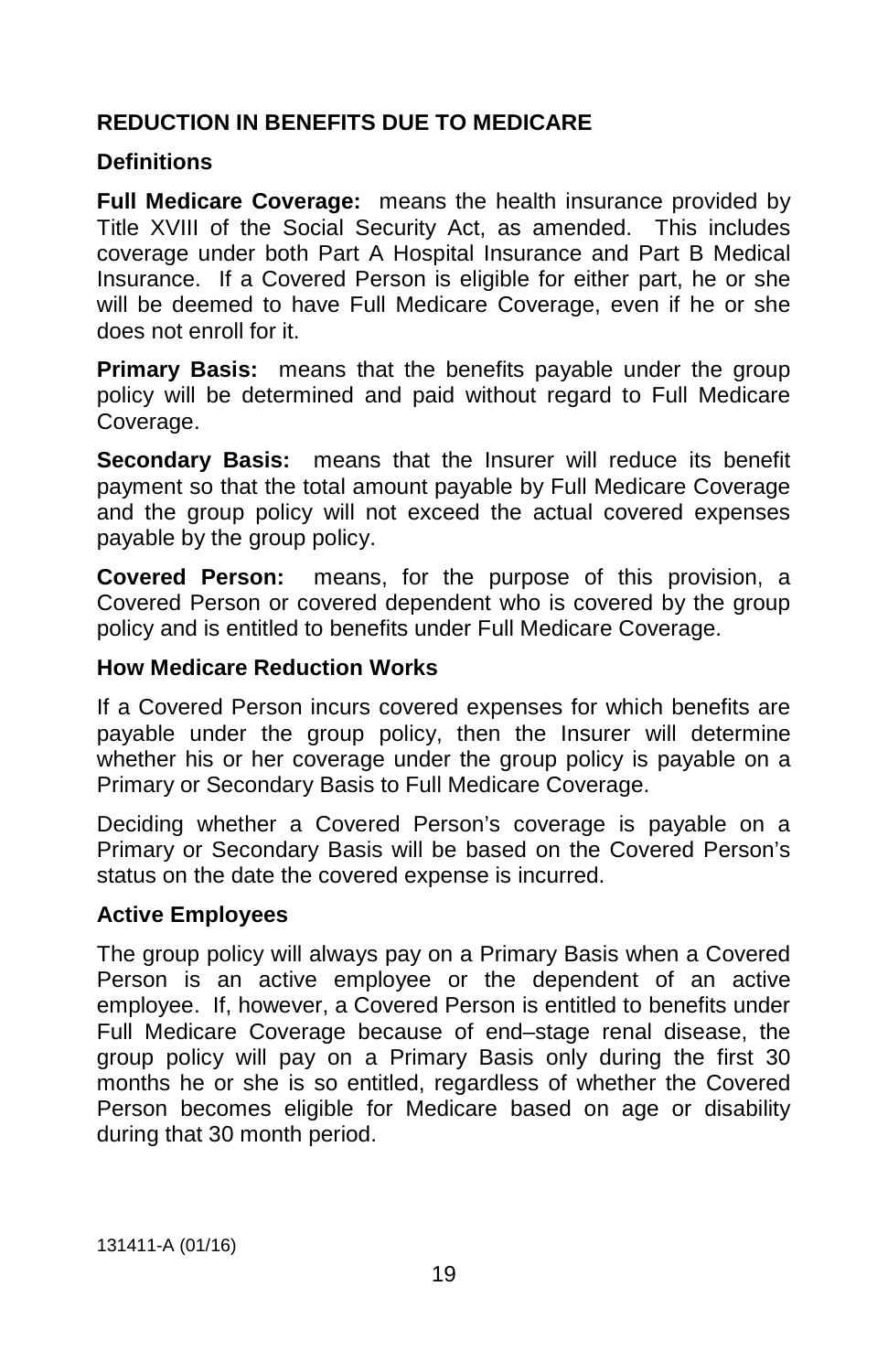# **COORDINATION OF BENEFITS PROVISION**

This provision applies to persons covered by the group policy and one or more other vision plans. In this case, the plans together may limit their total benefits as explained in Section III - "Effect Of This Provision On The Benefits Of This Plan".

#### **Section I - Definitions**

When used in this provision, these words and phrases have the meanings explained here:

**Plan**: means any of these that provide benefits or services for, or because of, vision care or treatment:

- 1. Group insurance or group–type coverage, whether insured or uninsured. This includes prepayment, group practice or individual practice coverage. It does not include school–accident type coverage.
- 2. Coverage under a governmental plan, or coverage required or provided by law. This would include any legally required, no–fault motor vehicle liability insurance. This does not include a state plan under Medicaid or any plan when, by law, its benefits are in excess of those of any private insurance program or other non– governmental program.

Each contract or other arrangement for coverage as defined above will be considered a separate plan. If an arrangement has two parts and the rules of this provision apply only to one of the two parts, each of the two parts is a separate plan.

**This Plan**: means the part of the group policy that provides the benefits for vision or dental care expenses.

**Primary Plan:** means that this plan will determine its benefits before those of the other plan and without considering the other plan's benefits.

**Secondary Plan**: means that this plan will determine its benefits after those of the other plan. The benefits of this plan may be reduced because of the other plan's benefits.

When there are more than two plans covering a person, this plan may be a primary plan as to one or more other plans, and it may be a secondary plan as to a different plan or plans.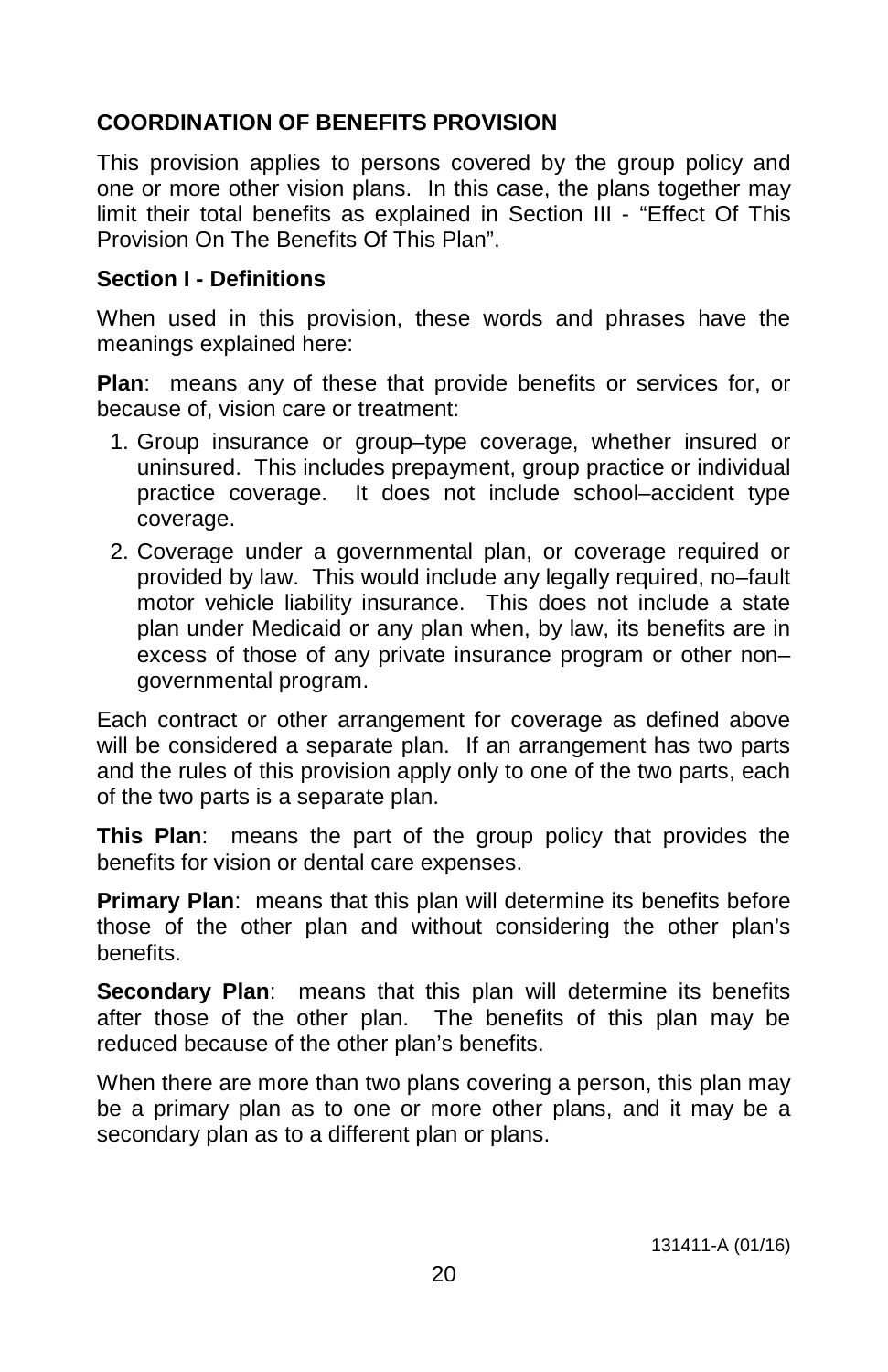**Allowable Expense**: means a necessary, reasonable, and customary item of expense for vision care when the item is covered, at least in part, by one or more plans covering the person for whom claim has been made.

When a plan provides benefits in the form of services, the reasonable cash value of each service will be considered both an allowable expense and a benefit paid.

**Claim Period**: means a calendar year. However, it does not include any part of a year: (a) during which a person has no coverage under this plan; or (b) before the date this provision or a similar provision becomes effective.

### **Section II - Benefit Determination**

The sequence in which plans will cover allowable expenses is determined by the plans. Plans with no coordination provision are always first. As to plans that have coordination provisions, this plan will determine the order of benefits using the first of the following rules that apply:

- 1. The benefits of the plan that cover the person as other than a dependent are determined before those of the plan that cover the person as a dependent.
- 2. Except as provided in (3) below, coverage of the Plan Member's dependent child is determined as explained here:
	- a. the benefits of the plan of the parent whose birthday falls earlier in a year are determined before those of the plan of the parent whose birthday falls later in that year; but
	- b. if both parents have the same birthday, the benefits of the plan which covered the parent longer are determined before those of the plan that covered the other parent for a shorter period of time.

If the rules set forth in (2) above are not a part of each parent's plan, the plan of the parent that does not include these rules will decide the order of coverage.

- 3. Coverage of the Plan Member's dependent who is the child of divorced or separated parents shall be determined as follows:
	- a. coverage through either parent decreed by a court as financially responsible for the allowable expenses is ahead of other dependent coverage;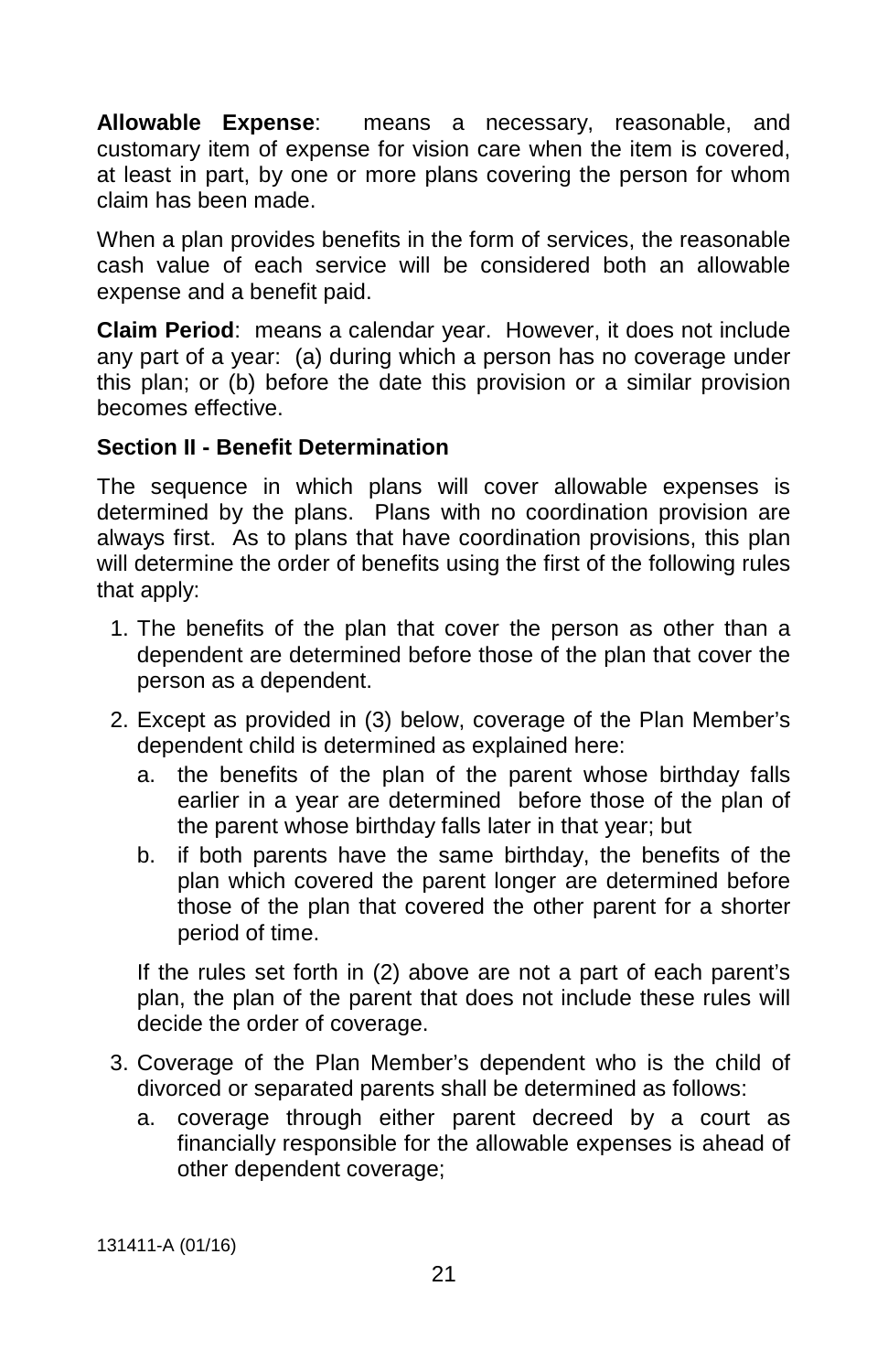- b. then, or if there is no court decree, coverage through the parent with custody of the child is ahead of other dependent coverage;
- c. then, if the parent with custody of the child is remarried, coverage through the step–parent is ahead of other dependent coverage;
- d. then, or if there is no remarriage, coverage through the parent without custody of the child is ahead of other dependent coverage.
- 4. The benefits of a plan which covers a person as an employee who is neither laid off nor retired or as such employee's dependent are determined before those of a plan which covers that person as a laid off or retired employee or as such employee's dependent. However, if the other plan does not include this rule, and each plan determines its benefits after the other, this rule will not be applied.
- 5. The benefits of the plan that cover the person for a longer period of time are determined before those of the plan that covered that person for a shorter period of time.

### **Section III - Effect Of This Provision On The Benefits Of This Plan**

This section will apply when this plan is a secondary plan to one or more other plans.

### **Reduction In This Plan's Benefits**

The benefits of this plan will be reduced when the sum of:

- 1. the benefits that would be payable for the allowable expenses under this plan in the absence of this provision; and
- 2. the benefits that would be payable for the allowable expenses under the other plans, in the absence of provisions with a purpose like this provision, whether or not claim is made;

exceeds those allowable expenses in a claim period. In that case, the benefits of this plan will be reduced so that they and the benefits payable under the other plans do not total more than those allowable expenses.

When the benefits of this plan are reduced as described in this section, each benefit is reduced in proportion. It is then charged against any applicable benefit limit of this plan.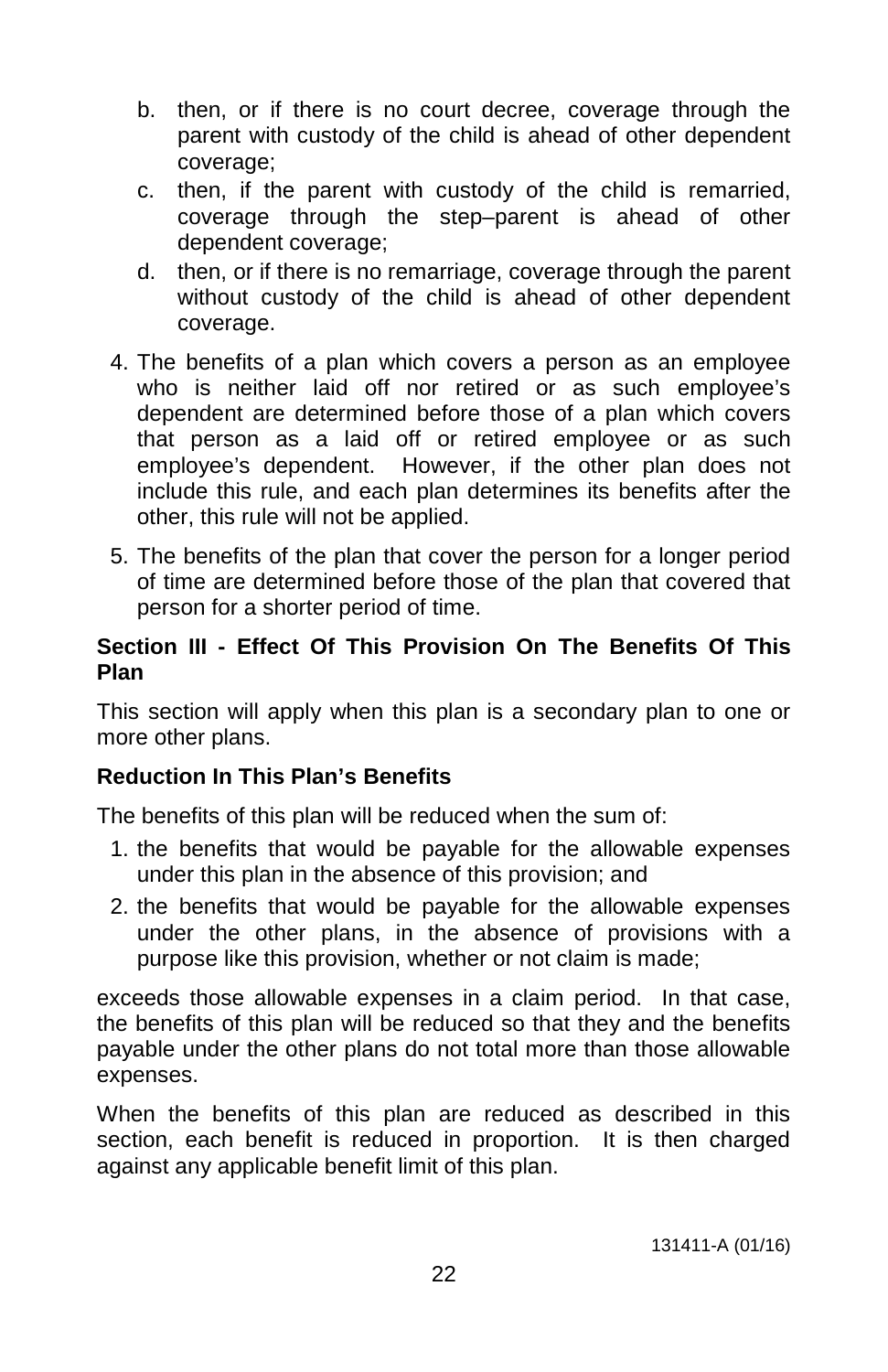# **Section IV - Right To Receive And Release Needed Information**

Certain facts are needed to apply the rules of this provision. The Insurer has the right to decide which facts it needs. It may get the needed facts from or give them to any other organization or person. The Insurer need not tell, or get the consent of, any person to do this. Each person claiming benefits under this plan must give the Insurer any facts it needs to pay the claim.

#### **Section V - Facility Of Payment**

A payment made under another plan may include an amount which should have been paid under this plan. If it does, the Insurer may pay that amount to the organization which made that payment. That amount will then be treated as though it were a benefit payable under this plan. The Insurer will not have to pay that amount again. The term "payment made" includes providing benefits in the form of services; in which case, "payment made" means the reasonable cash value of the benefits provided in the form of services.

#### **Section VI - Right Of Recovery**

If the amount of payments made by the Insurer is more than it should have paid under this provision, it may recover the excess from one or more of the following:

- 1. the persons it has paid or for whom it has paid;
- 2. insurance companies; or
- 3. other organizations.

The "amount of payments made" includes the reasonable cash value of any benefits provided in the form of services.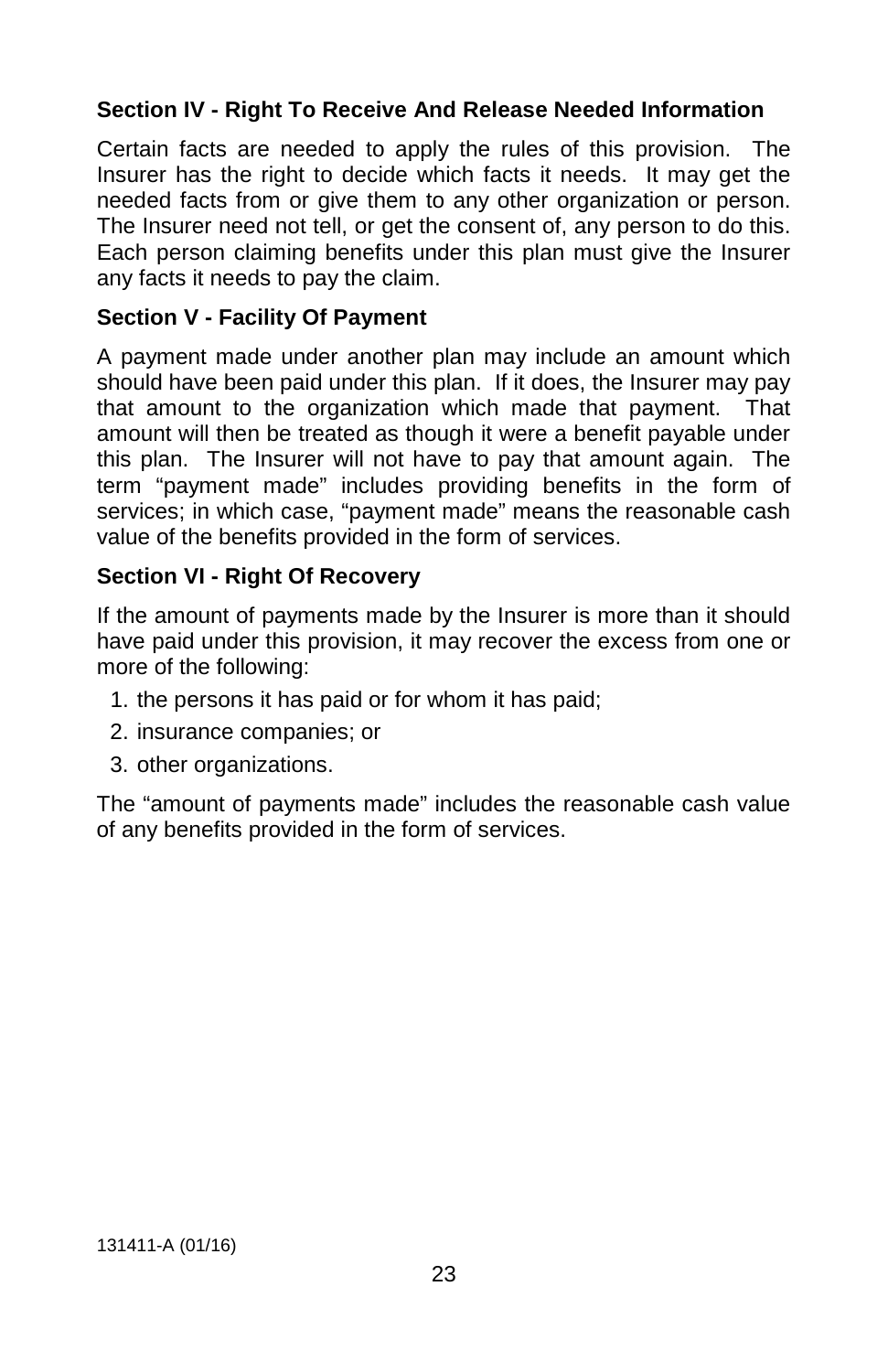## **CLAIMS AND PLAN MEMBER RIGHTS**

#### **How To Claim Benefits**

Due written proof of claim is required in order to receive benefits under the group policy.

#### **Notice of Claim**

Notice of a claim must be given within 20 days after a covered loss starts, or as soon as reasonably possible. Written notice can be given to the Insurer at its home office or to the Insurer's agent. Reference to a "loss" merely means that an event occurred or an expense was incurred for which a benefit is payable under the group policy. The notice must identify you along with the group policy number shown in this booklet.

#### **Claim Forms**

When the Insurer receives the notice of claim, it will send the claimant forms for filing proof of loss. The needed forms may also be obtained from the Plan Sponsor. If these forms are not given to the claimant within 15 days, the claimant will meet the proof of loss requirements by giving the Insurer a written statement of the nature and extent of the loss within the time limit stated in the Proof of Loss section.

#### **Proof of Loss**

Due written proof of loss must be given to the Insurer within 90 days after such loss. Failure to furnish the proof within that time shall not invalidate or reduce the claim if the proof is given as soon as reasonably possible. But, unless delayed by the claimant's legal incapacity, the required proof must be furnished within 2 years of the specified time.

#### **Filing Claim Forms**

The proof of loss "claim forms" contain instructions as to how they should be completed and where they should be sent. Be sure to fully complete your portion of the forms. Unanswered questions may delay the processing of your claim.

Your doctor will normally show his or her charges in his or her part of the claim form. If there are other vision charges, you should attach the actual bills. These bills must show:

- 1. the name of the person or firm making the charge;
- 2. the name of the patient;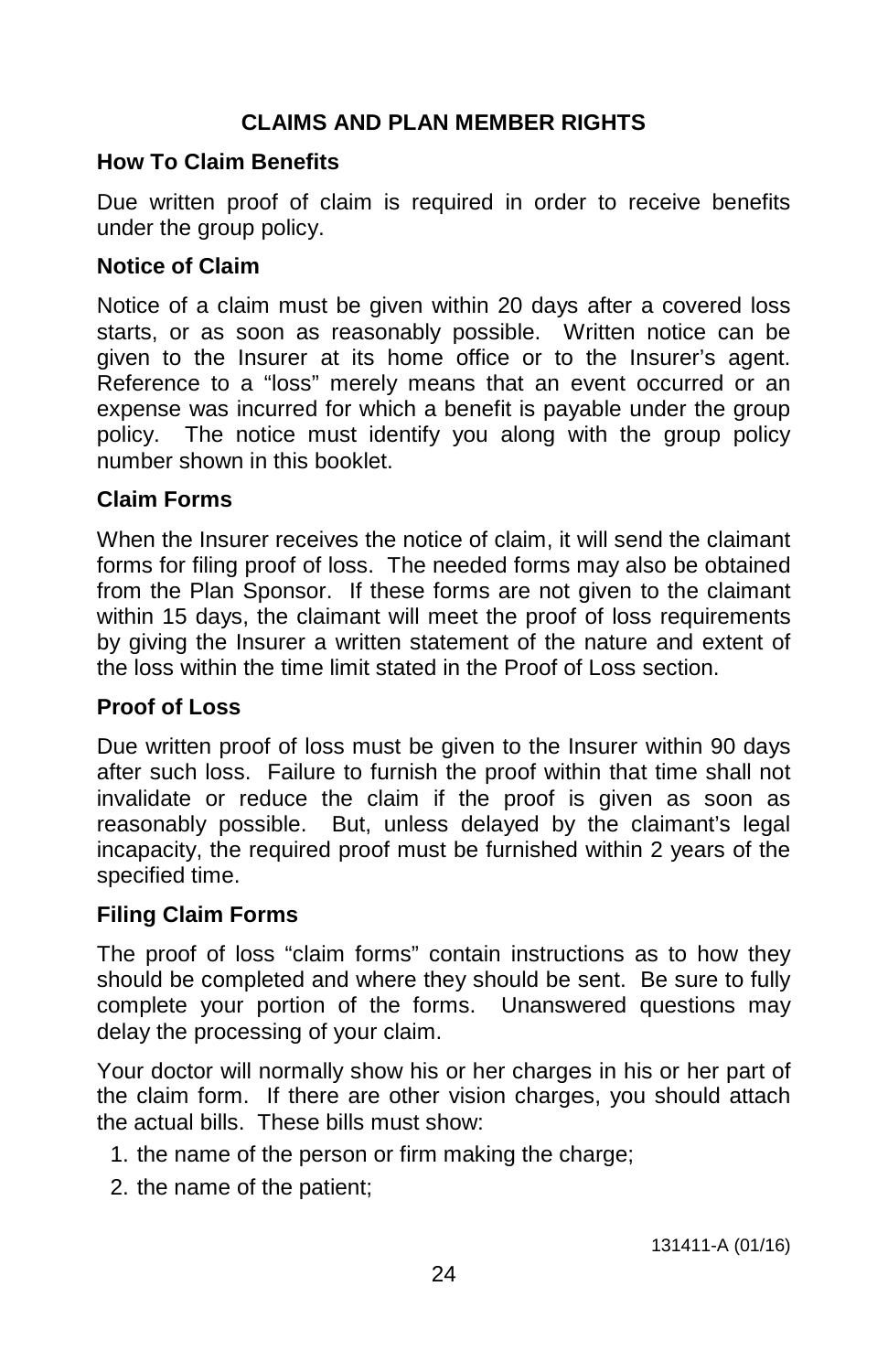- 3. the dates of treatment;
- 4. the service rendered, diagnosis of condition treated, and the amount charged.

If your vision treatment covers a long period of time, please submit bills periodically. Do not submit bills covering several members of your family; separate bills are required for each patient.

Remember, the actual bills will be needed. Cancelled checks, cash register receipts or a list of expenses you prepared yourself cannot be accepted as proof of loss.

#### **Payment of Claims**

All benefits will be paid as soon as the insurer receives the required proof of loss.

In the event the insurer does not pay medical expense benefits within 15 working days of its receipt of proof of loss, the insurer will pay interest at the rate required by law on the benefits due under the terms of the policy. No interest will be paid if the total interest due is less than \$5.00. This paragraph does not apply to claims for which payment may be made directly to preferred providers under any Provision For Preferred Providers.

All benefits are payable to the plan member. But, if the plan member is unable to execute a valid release, the insurer can:

- 1. pay any providers on whose charges the claim is based toward satisfaction of those charges; or
- 2. pay any person or institution that has assumed custody and principal support of the plan member; this will not be done, though, after claim is made by a duly appointed legal representative of the plan member.

If the plan member dies while any accrued benefits remain unpaid, the insurer can pay any provider on whose charges the claim is based toward satisfaction of those charges. Then, any benefits that still remain unpaid can be paid to anyone related to the plan member by blood or marriage.

The insurer will be discharged to the extent of any payments made in good faith under this Payment of Claims provision.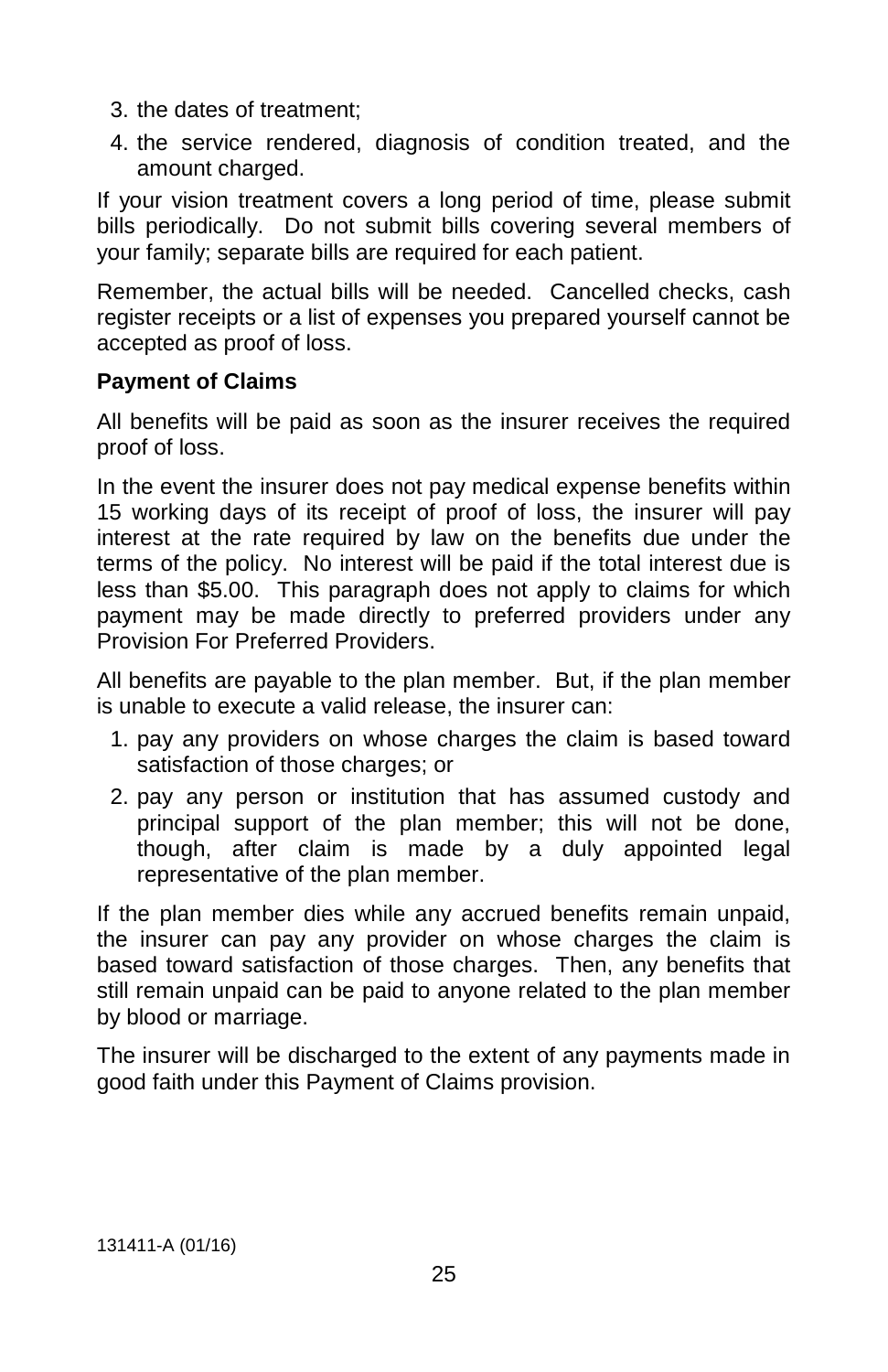# **Legal Actions**

There are time limits as to when legal action can be taken to obtain group policy benefits. No legal action can be taken until 60 days after written proof of loss has been given as discussed above. No legal action can be taken more than 2 years after written proof of loss was required by the above terms. Legal action with respect to a claim that has been denied, in whole or in part, shall be contingent upon having obtained the Insurer's reconsideration of that claim, as explained next in this section.

### **Reconsideration Of A Denied Claim**

If you are a Plan Member or a member's beneficiary, and your benefit claim is totally or partially denied, the Insurer will give you a written notice. The notice will give the reasons for denial. If you do not agree with the reasons given, you may request reconsideration of your claim.

To do so, you should write to the Insurer within the 60 days after you received the notice of denial. The Insurer's name and address appear in this booklet. They will also be on the notice of denial. You should say why you believe the claim was not properly denied. Include any data, questions or comments that you think are appropriate. Unless the Insurer requests additional material in a timely fashion, you will be advised of its decision within 60 days after your letter is received.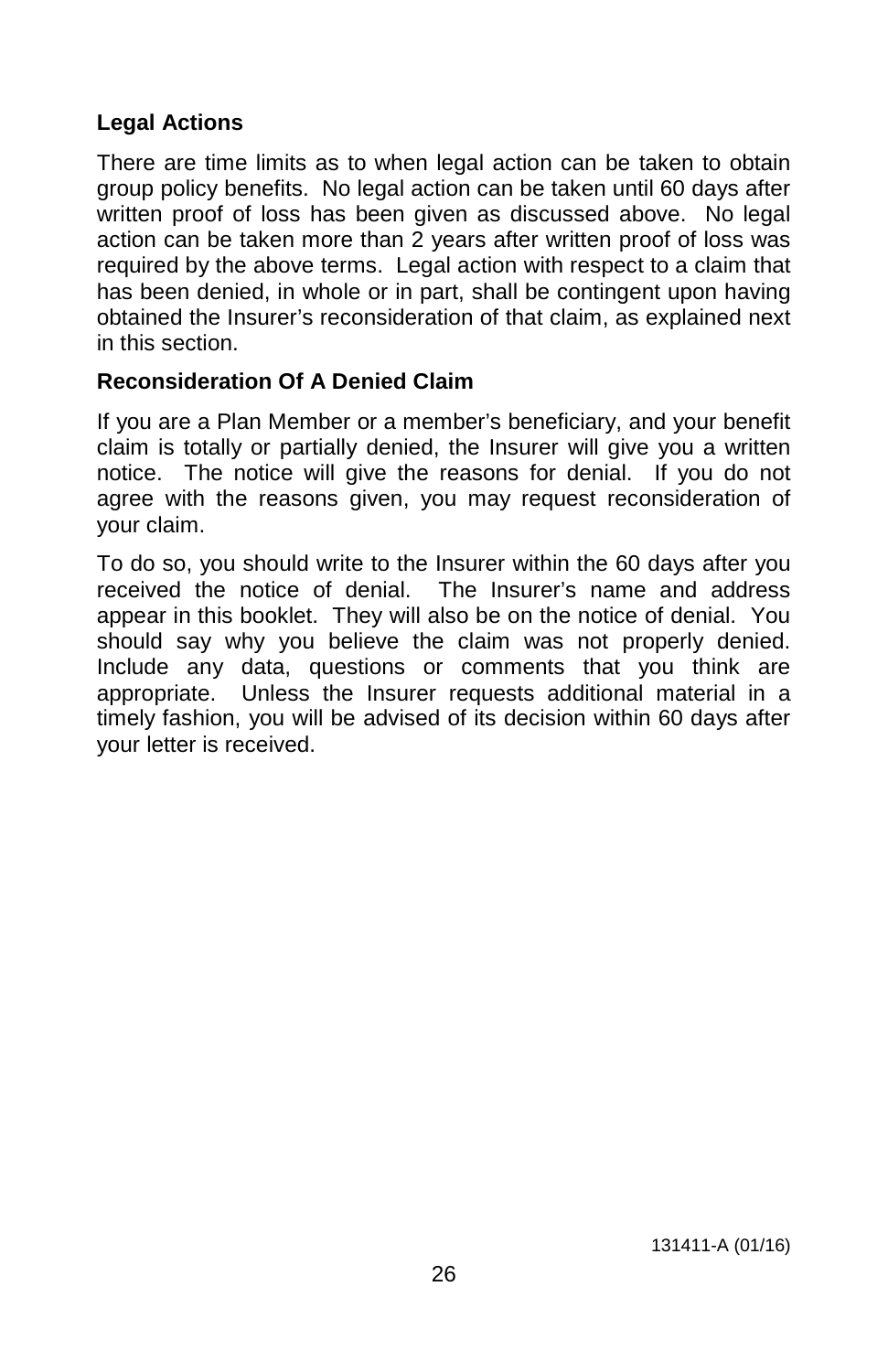#### **SUMMARY PLAN DESCRIPTION**

The following information is provided to you in accordance with the Employee Retirement Income Security Act of 1974 (ERISA). It is not a part of your Certificate. But, this document, together with the attached Certificate, issued by UNICARE Life & Health Insurance Company, constitutes the Summary Plan Description required by ERISA.

**Plan Name.** The designated name of the Plan is:

#### **Virginia Private Colleges Benefits Consortium Welfare Plan**

**Plan Sponsor.** The name and address of the entity which established and maintains the Plan is:

#### **Virginia Private Colleges Benefits Consortium, Inc. 118 East Main Street Bedford, VA 24523**

#### **Plan Numbers:**

Employer Identification Number (EIN): **27-1367957** Plan Number: **501**

**Type of Plan.** The Plan is an employee welfare benefit plan providing group health benefits.

**Source of Plan Contributions.** The contributions necessary to finance the Plan are provided by the Plan Sponsor and Employees.

**Plan Year.** The Plan's records are maintained on a plan year basis beginning each year on January  $1<sup>st</sup>$  and ending on the following December 31<sup>st</sup>.

**Type of Administration/Funding.** Benefits are furnished under a health care plan purchased by the Plan Sponsor and provided by UNICARE Life & Health Insurance Company (UNICARE) under which UNICARE is financially responsible for the payment of claims.

UNICARE's address is:

UNICARE Life & Health Insurance Company 233 S. Wacker Drive, Suite 3700 Chicago, IL 60606

131411-A (01/16)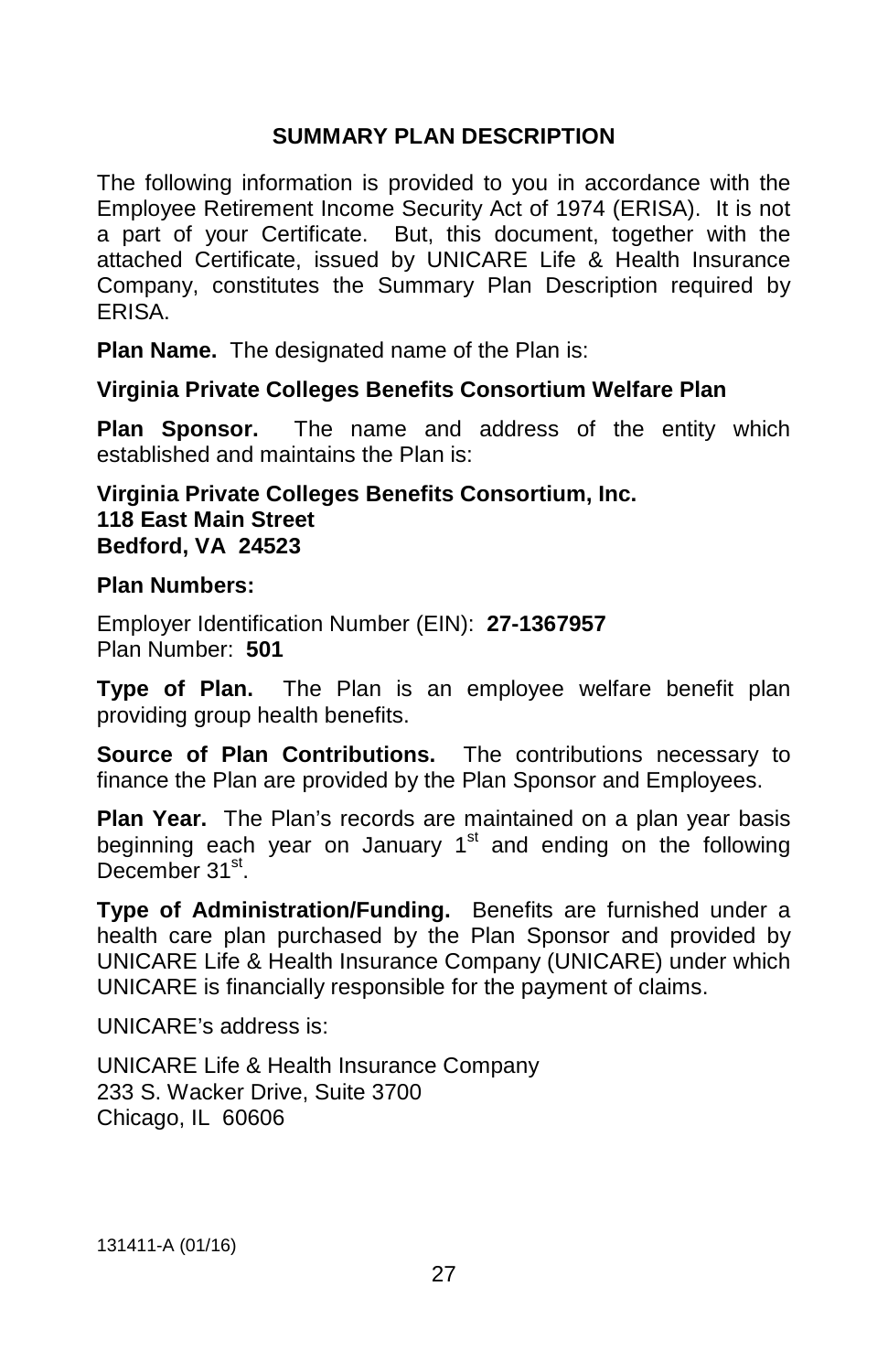**Plan Administrator.** The name, address and phone number of the Plan Administrator is:

**Tim Klopfenstein Virginia Private Colleges Benefits Consortium, Inc. 118 East Main Street Bedford, VA 24523 (540) 586-1803**

**Agent for Services of Legal Process.** The name and address of the designated agent for the service of legal process for the Plan is:

**Tim Klopfenstein Virginia Private Colleges Benefits Consortium, Inc. 118 East Main Street Bedford, VA 24523**

**Description of Benefits.** The certificate pages set forth the benefits, copays, benefit maximums, limitations and exclusions under the Vision Plan. A brief explanation of these benefits, copays, benefit maximums, limitations and exclusions may be found in the section titled SUMMARY OF BENEFITS. A more detailed description appears in the sections titled VISION CARE COVERAGE; GENERAL EXCLUSIONS and COORDINATION OF BENEFITS PROVISION.

#### **Coverage for a Child Due to a Qualified Medical Support Order ("QMCSO")**

If you or your spouse are required, due to a QMCSO, to provide coverage for your child(ren), you may ask your employer or Plan Administrator to provide you, without charge, a written statement outlining the procedures for getting coverage for such child(ren).

**Eligibility for Participation.** The eligibility requirements for participation under the Vision Plan are set forth in the certificate booklet in the section titled PLAN MEMBERSHIP under the subsections ELIGIBILITY FOR INSURANCE and EFFECTIVE DATE OF INSURANCE.

**Grounds for Ineligibility or Loss or Denial of Benefits.** Details describing the circumstances which may result in: (a) disqualification from the Vision Plan; (b) ineligibility for benefits; or (c) denial, loss, forfeiture or suspension of benefits under the Plan are set forth and identified in the certificate booklet, as outlined below: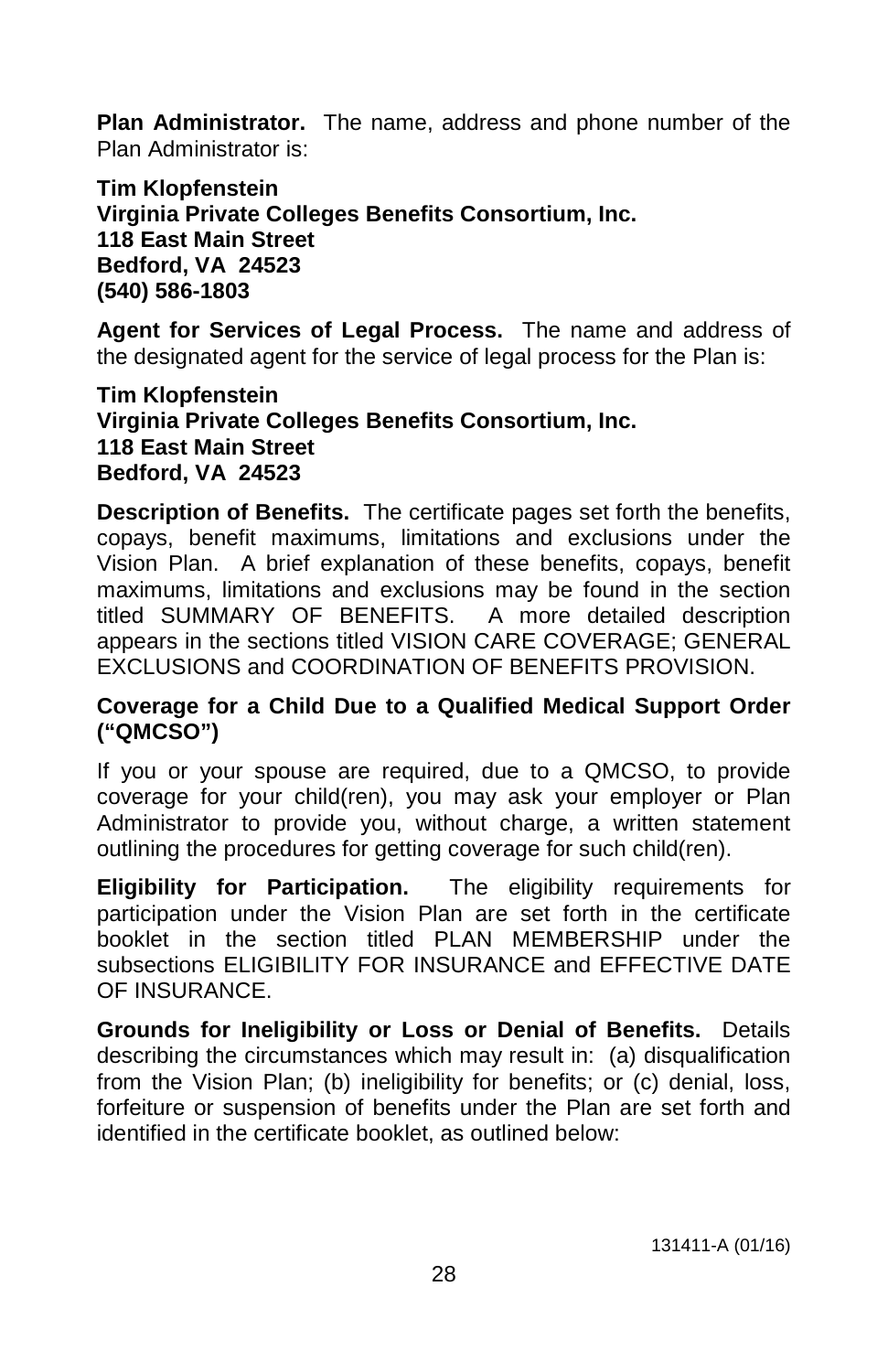- Reasons for ineligibility or loss of benefits may be found in the section titled PLAN MEMBERSHIP under the subsection DISCONTINUATION OF INSURANCE.
- Benefits may be denied or suspended if statements a Plan participant has made in connection with obtaining coverage were false.
- Information concerning situations under which benefits may be reduced or denied may also be found in the SUMMARY OF BENEFITS and BASIC TERMS sections and in the sections identified in the DESCRIPTION OF BENEFITS portion of this summary.

**Claim Procedures.** The certificate contains information on reporting claims, including the time limitations on submitting a claim. Claim forms may be obtained from the Plan Administrator or UNICARE. In addition to this information, ERISA applies some additional claim procedures rules. The addition rules required by ERISA are set forth below.

**Urgent Care.** UNICARE must notify you, within 72 hours after they receive your request for benefits, that they have it and what they determine your benefits to be. If your request for benefits does not contain all the necessary information, they must notify you within 24 hours after they get it and tell you what information is missing. Any notice to you by them will be orally, by telephone, or in writing by facsimile or other fast means. You have at least 48 hours to give them the additional information they need to process your request for benefits. You may give them the additional information they need orally, by telephone, or in writing by facsimile or other fast means.

If your request for benefits is denied in whole or in part, you will receive a notice of the denial within 72 hours after UNICARE's receipt of the request for benefits, or 48 hours after receipt of all the information they need to process your request for benefits if the information is received within the time frame noted above. The notice will explain the reason for the adverse benefit determination and the plan provisions upon which the denial decision was based. You have 180 days to appeal their adverse benefit determination. You may appeal their decision orally, by telephone, or in writing by facsimile or other fast means. Within 72 hours after they receive your appeal, they must notify you of their decision, except as otherwise noted below. They will notify you orally, by telephone, or in writing by facsimile or other fast means. If your request for benefits is no longer considered urgent, it will handled in the same manner as a Non-131411-A (01/16)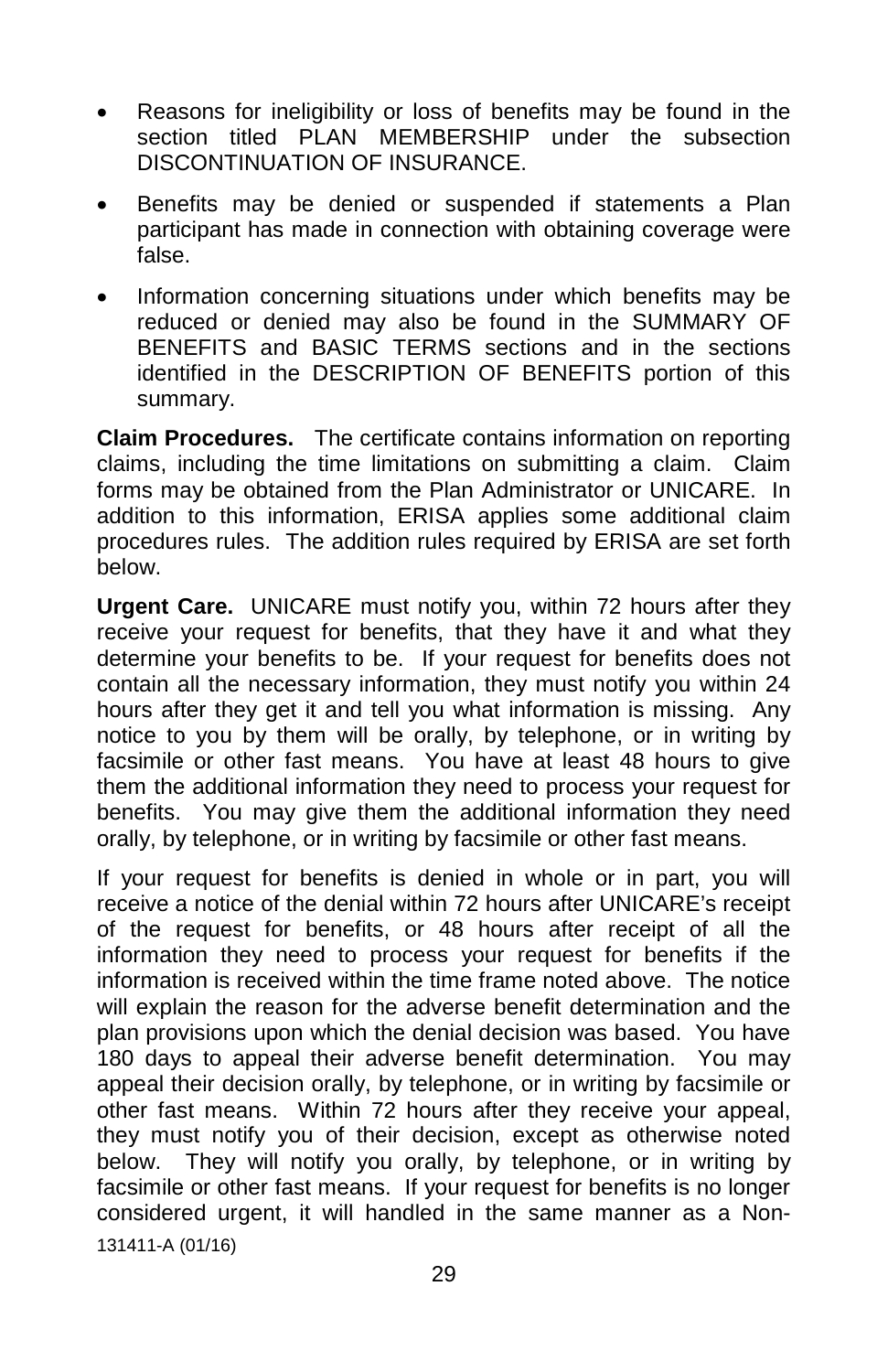Urgent Care Pre-Service or Post-Service appeal, depending upon the circumstances.

**Non-Urgent Care Pre-Service (when care has not yet been received).** UNICARE must notify you within 15 days after they receive your request for benefits that they have it and what they have determined your benefits to be. If they need more than 15 days to determine your benefits, due to reasons beyond their control, they must notify you within that 15 day period that they need more time to determine your benefits. But, in any case, even with an extension, they cannot take more than 30 days to determine your benefits. If you do not properly submit all the necessary information for your request for benefits to them, they must notify you, within 5 days after they get it and tell you what information is missing. You have 45 days to provide them with the information they need to process your request for benefits. The time period during which UNICARE is waiting for receipt of the necessary information is not counted toward the time frame in which UNICARE must make the benefit determination.

If your request for benefits is denied in whole or in part, you will receive a written notice of the denial within the time frame stated above after UNICARE has all the information they need to process your request for benefits, if the information is received within the time frame noted above. The written notice will explain the reason for the adverse benefit determination and the plan provisions upon which the denial decision is based. You have 180 days to appeal their adverse benefit determination. Your appeal must be in writing. Within 30 days after they receive your appeal, they must notify you of their decision about it. Their notice of their decision will be in writing.

### **Concurrent Care Decisions:**

- **Reduction of Benefits** If, after approving your request for benefits in connection with your illness or injury, UNICARE decides to reduce or end the benefits they have approved for your, in whole or in part:
	- They must notify you sufficiently in advance of the reduction in benefits, or the end of benefits, to allow you the opportunity to appeal their decision before the reduction in benefits or end of benefits occurs. In their notice to you, UNICARE must explain their reason for reducing or ending your benefits and the plan provisions upon which the decision was made.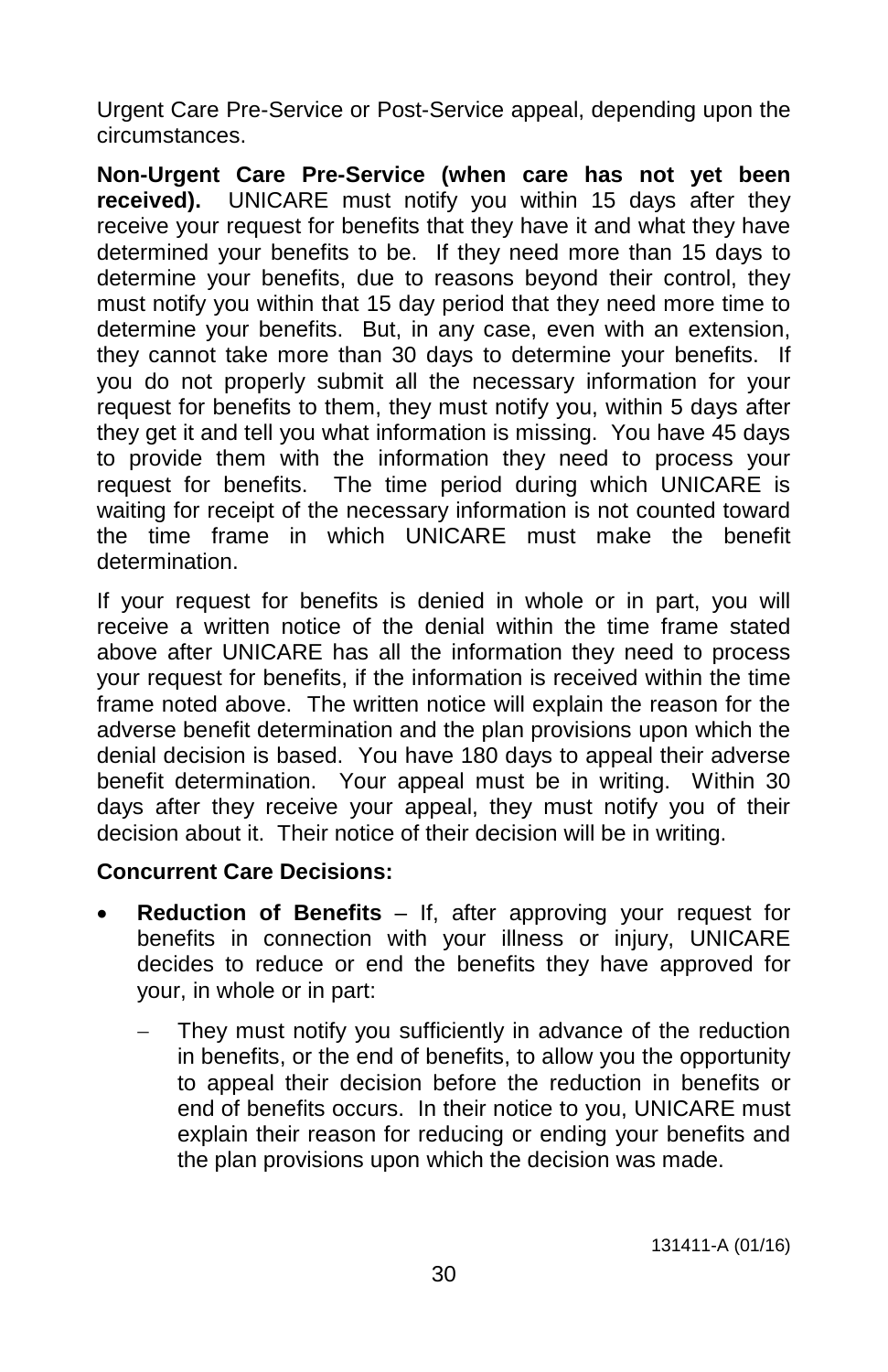- To keep the benefits you already have approved, you must successfully appeal UNICARE's decision to reduce or end those benefits. You must make your appeal to them at least 24 hours prior to the occurrence of the reduction or ending of benefits. If you appeal the decision to reduce or end your benefits when there is less than 24 hours to the occurrence of the reduction or ending of benefits, your appeal may be treated as if you were appealing an urgent care denial of benefits (see the section "Urgent Care" above), depending upon the circumstances of your condition.
- If UNICARE receives your appeal for benefits at least 24 hours prior to the occurrence of the reduction or ending of benefits, they must notify you of their decision regarding your appeal within 24 hours of their receipt of it. If UNICARE denies your appeal of their decision to reduce or end your benefits, in whole or in part, they must explain the reason for their denial of benefits and the plan provisions upon which the decision was made. You may further appeal the denial of benefits according to the rules for appeal of an urgent care denial of benefits (see the section "Urgent Care" above).
- **Extension of Benefits** If, while you are undergoing a course of treatment in connection with your illness or injury, for which benefits have been approved, you would like to request an extension of benefits for additional treatments:
	- You must make a request to UNICARE for the additional benefits at least 24 hours prior to the end of the initial course of treatment that had been previously approved for benefits. If you request additional benefits when there is less than 24 hours till the end of the initially prescribed course of treatment, your request will be handled as if it was a new request for benefits and not an extension and, depending on the circumstances, it may be handled as an Urgent or Non-Urgent Care Pre-Service request for benefits.
	- If UNICARE receives your request for additional benefits at least 24 hours prior to the end of the initial course of treatment, previously approved for benefits, they must notify you of their decision regarding your request within 24 hours of their receipt of it if your request is for urgent care benefits. If UNICARE denies your request for additional benefits, in whole or in part, they must explain the reason for their denial of benefits and the plan provisions upon which the decision was made. You may appeal the adverse benefit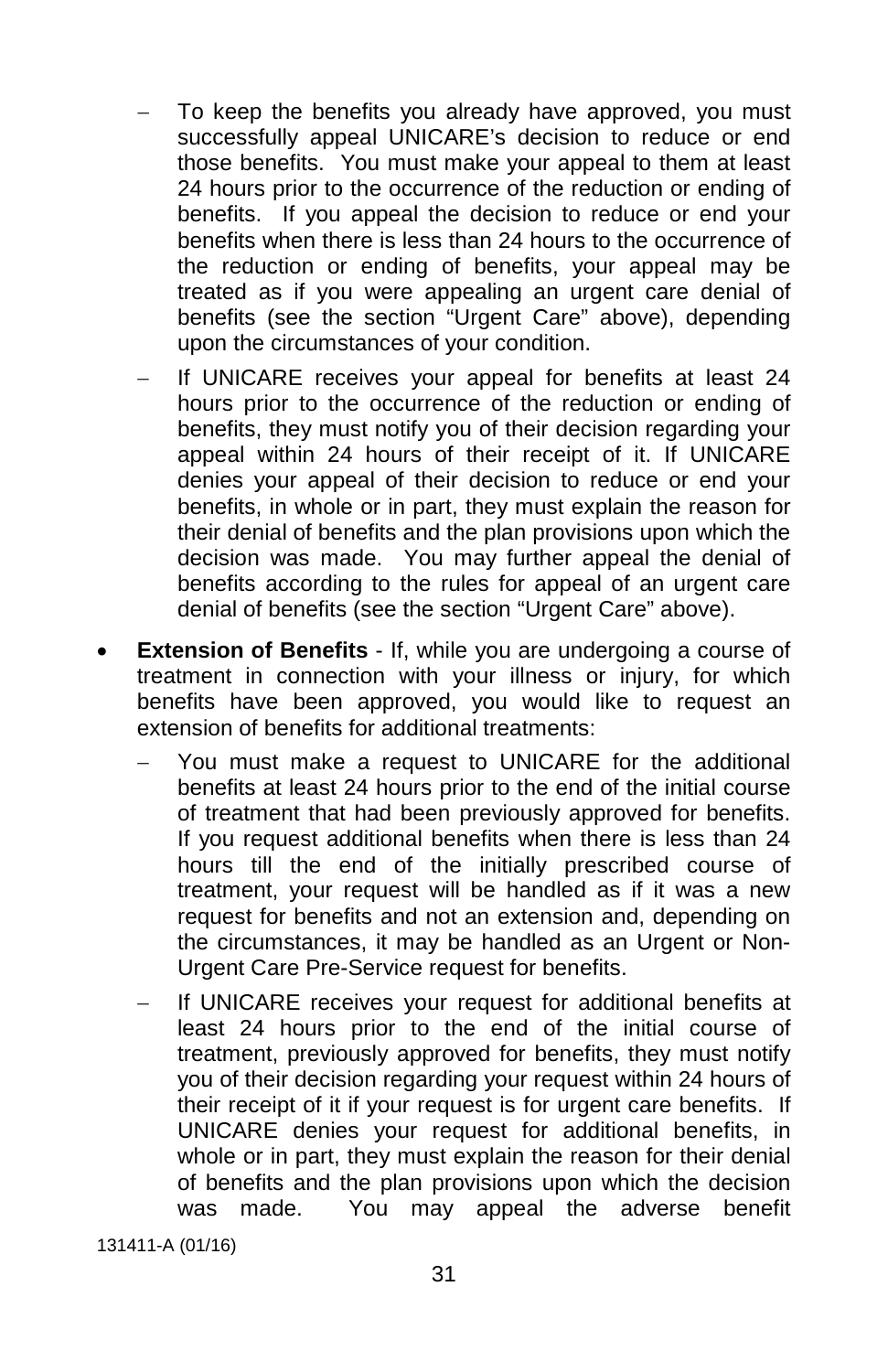determination according to the rules for appeal for Urgent, Pre-Service or Post-Service adverse benefit determinations, depending upon the circumstances.

**Non-Urgent Care Post-Service (reimbursement for cost of medical care).** UNICARE must notify you within 30 days after they receive your claim for benefits, that they have it and what they determine your benefits to be. If they need more than 30 days to determine your benefits, due to reasons beyond their control, they must notify you within that 30 day period that they need more time to determine your benefits. But in any case, even with an extension, they cannot take more than 45 days to determine your benefits. If you do not submit all the necessary information for your claim to them, they must notify you, within 30 days after they get it and tell you what information is missing. You have 45 days to provide them with the information they need to process your claim. The time period during which UNICARE is waiting for receipt of the necessary information is not counted toward the time frame in which UNICARE must make the benefit determination.

If your claim is denied in whole or in part, you will receive a written notice of the adverse benefit determination within the time frame stated above, or after UNICARE has all the information they need to process your claim, if the information is received within the time frame noted above. The written notice will explain the reason for the adverse benefit determination and the plan provisions upon which the denial decision is based. You have 180 days to appeal their decision. Your appeal must be in writing. Within 60 days after they receive your appeal, they must notify you of their decision about it. Their notice to you of their decision will be in writing.

**Note: You or your beneficiary, or a duly authorized representative may appeal any denial of a claim for benefits** with UNICARE and request a review of the denial. In connection with such a request:

- Documents pertinent to the administration of the Plan may be reviewed free of charge; and
- Issues outlining the basis of the appeal may be submitted.

You may have representation throughout the appeal and review procedure.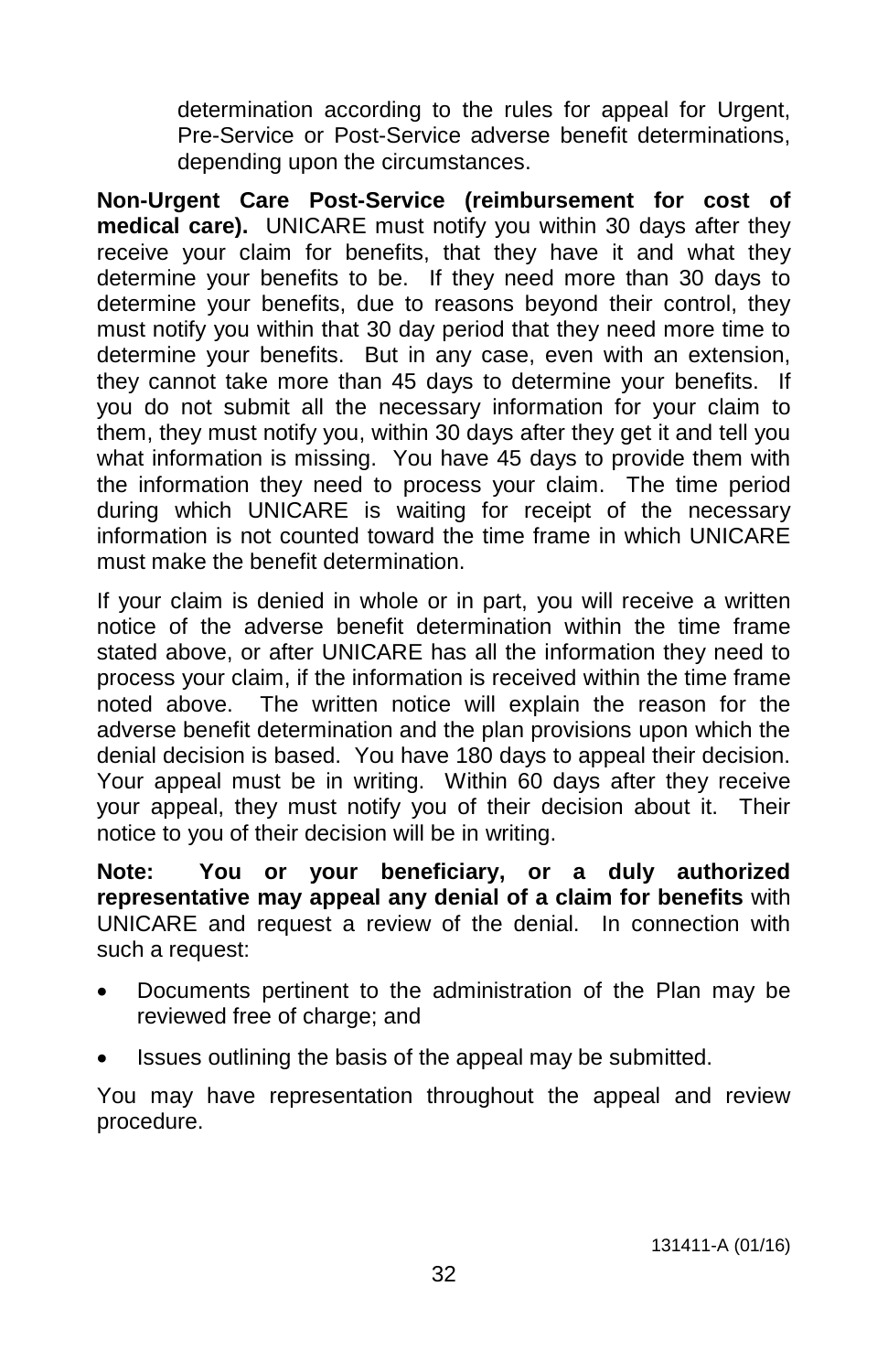# **STATEMENT OF ERISA RIGHTS**

As a participant in the Plan, you are entitled to certain rights and protections under the Employee Retirement Income Security Act of 1974 (ERISA). ERISA provides that all Plan participants shall be entitled to:

#### **Receive Information About Your Plan and Benefits**

- Examine, without charge, at the Plan Administrator's office and at other locations, such as worksites and union halls, all Plan documents, including insurance contracts, collective bargaining agreements, and a copy of the latest annual report (Form 5500 Series) filed by the Plan with the U.S. Department of Labor and available at the Public Disclosure Room of the Employee Benefits Security Administration.
- Obtain, upon written request to the Plan Administrator, copies of documents governing the operation of the Plan, including insurance contracts and collective bargaining agreements, and copies of the latest annual report (Form 5500 Series) and updated Summary Plan Descriptions. The Plan Administrator may make a reasonable charge for the copies.
- Receive a summary of the Plan's annual financial report; the Plan Administrator is required by law to furnish each participant with a copy of this summary financial report.

### **Continue Group Health Plan Coverage**

- Continue health care coverage for yourself, spouse or dependents if there is a loss of coverage under the Plan as a result of a qualifying event. You or your dependents may have to pay for such coverage. Review this Summary Plan Description and the documents governing the Plan on the rules governing your COBRA continuation coverage rights.
- Reduction or elimination of exclusionary periods of coverage for preexisting conditions under your group health plan, if you have creditable coverage from another plan. You should be provided a certificate of creditable coverage, free of charge, from your group health plan or health insurance issuer when you lose coverage under the Plan, when you become entitled to elect COBRA continuation coverage, when your COBRA continuation coverage ceases, if you request it before losing coverage, or if you request it up to 24 months after losing coverage. Without evidence of creditable coverage, you may be subject to a preexisting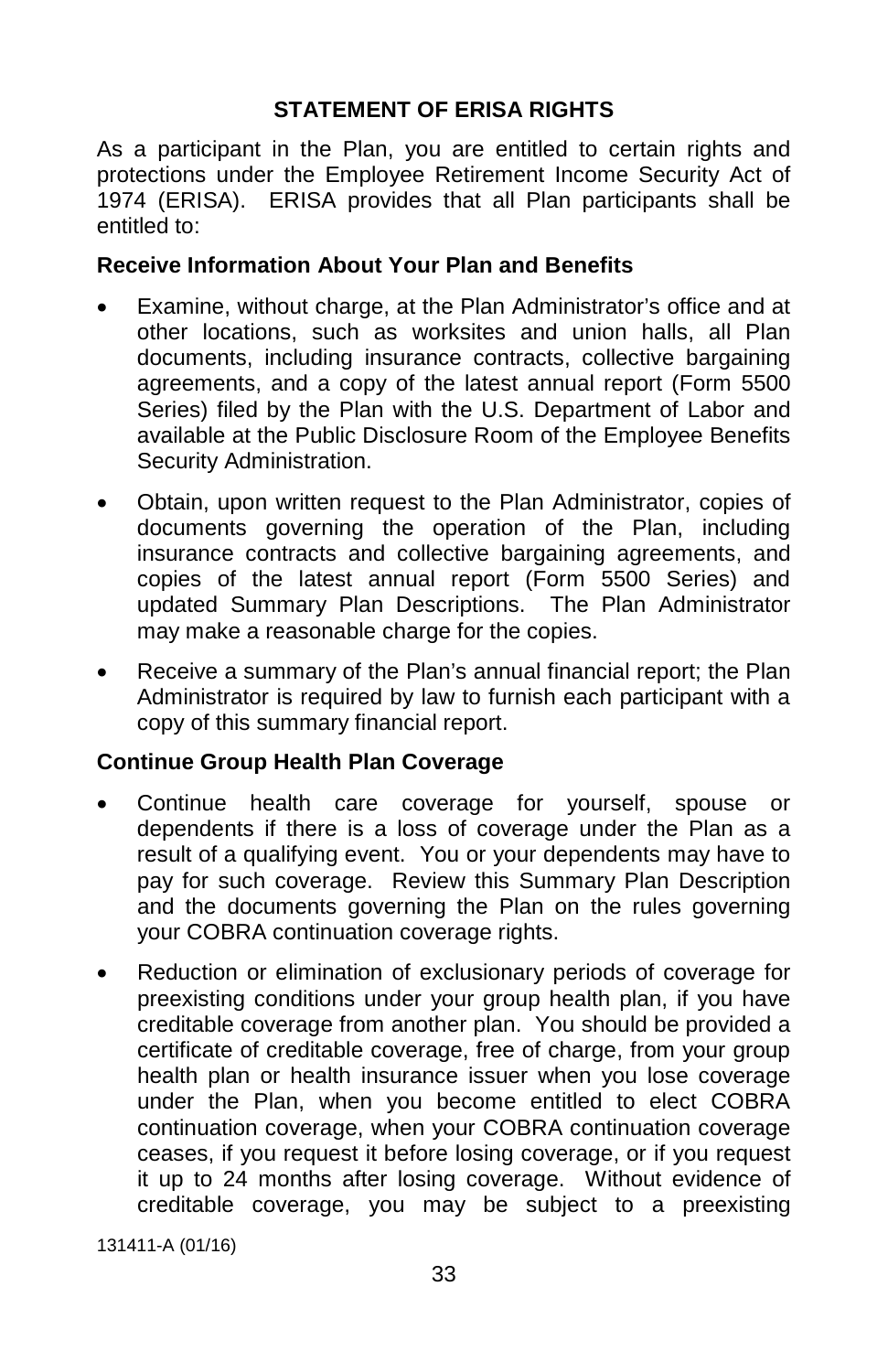condition exclusion for 12 months (18 months for late enrollees) after your enrollment date in your coverage.

# **Prudent Actions by Plan Fiduciaries**

In addition to creating rights for Plan participants, ERISA imposes duties upon the people who are responsible for the operation of your benefit Plan. The people who operate your Plan, called "fiduciaries" of the Plan, have a duty to do so prudently and in the interest of you and other Plan participants and beneficiaries.

No one, including your employer, your union, or any other person may fire you or otherwise discriminate against you in any way to prevent you from obtaining a welfare benefit or exercising your rights under ERISA.

### **Enforce Your Rights**

If your claim for a welfare benefit is denied or ignored, in whole or in part, you have a right to know why this was done, to obtain copies of documents relating to the decision without charge, and to appeal any denial, all within certain time schedules.

Under ERISA, there are steps you can take to enforce the above rights. For instance, if you request a copy of plan documents or the latest annual report from the Plan and do not receive them within 30 days, you may file suit in a federal court. In such case, the court may require the Plan Administrator to provide the materials requested and to pay you up to \$110 a day until you receive the materials, unless the materials are not sent because of reasons beyond the control of the Administrator.

If you have a claim for benefits which is denied or ignored, in whole or in part, you may file suit in state or federal court, except that, any dispute concerning denial or partial denial of a claim must be resolved by binding arbitration as provided in the Plan booklet unless otherwise prohibited under any applicable state or federal law. In addition, if you disagree with the Plan's decision or lack thereof concerning the qualified status of a domestic relations order or a medical child support order, you may file suit in federal court.

If it should happen that Plan fiduciaries misuse the Plan's money, or if you are discriminated against for asserting your rights, you may seek assistance from the U.S. Department of Labor, or you may file suit in a federal court. The court will decide who should pay court costs and legal fees. If you are unsuccessful, the court may order you to pay these costs and fees, for example, if it finds your claim is frivolous.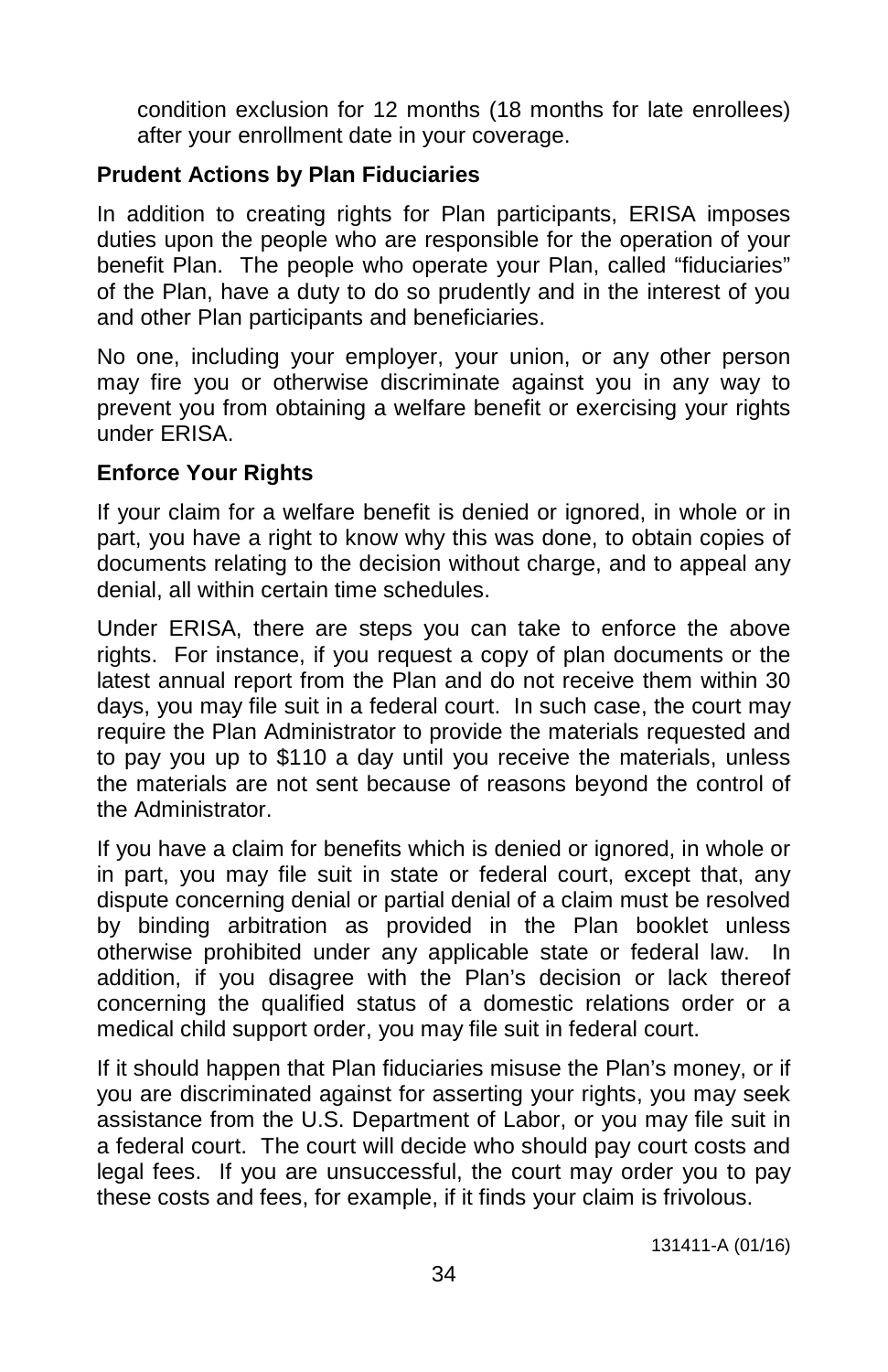## **Assistance with Your Questions**

If you have any questions about your Plan, you should contact the Plan Administrator. If you have any questions about this statement or about your rights under ERISA, or if you need assistance in obtaining documents from the Plan Administrator, you should contact the nearest office of the Employee Benefits Security Administration, U.S. Department of Labor, listed in your telephone directory or the Division of Technical Assistance and Inquiries, Employee Benefits Security Administration, U.S. Department of Labor, 200 Constitution Ave. N.W., Washington D.C. 20210. You may also obtain certain publications about your rights and responsibilities under ERISA by calling the publications hotline of the Employee Benefits Security Administration.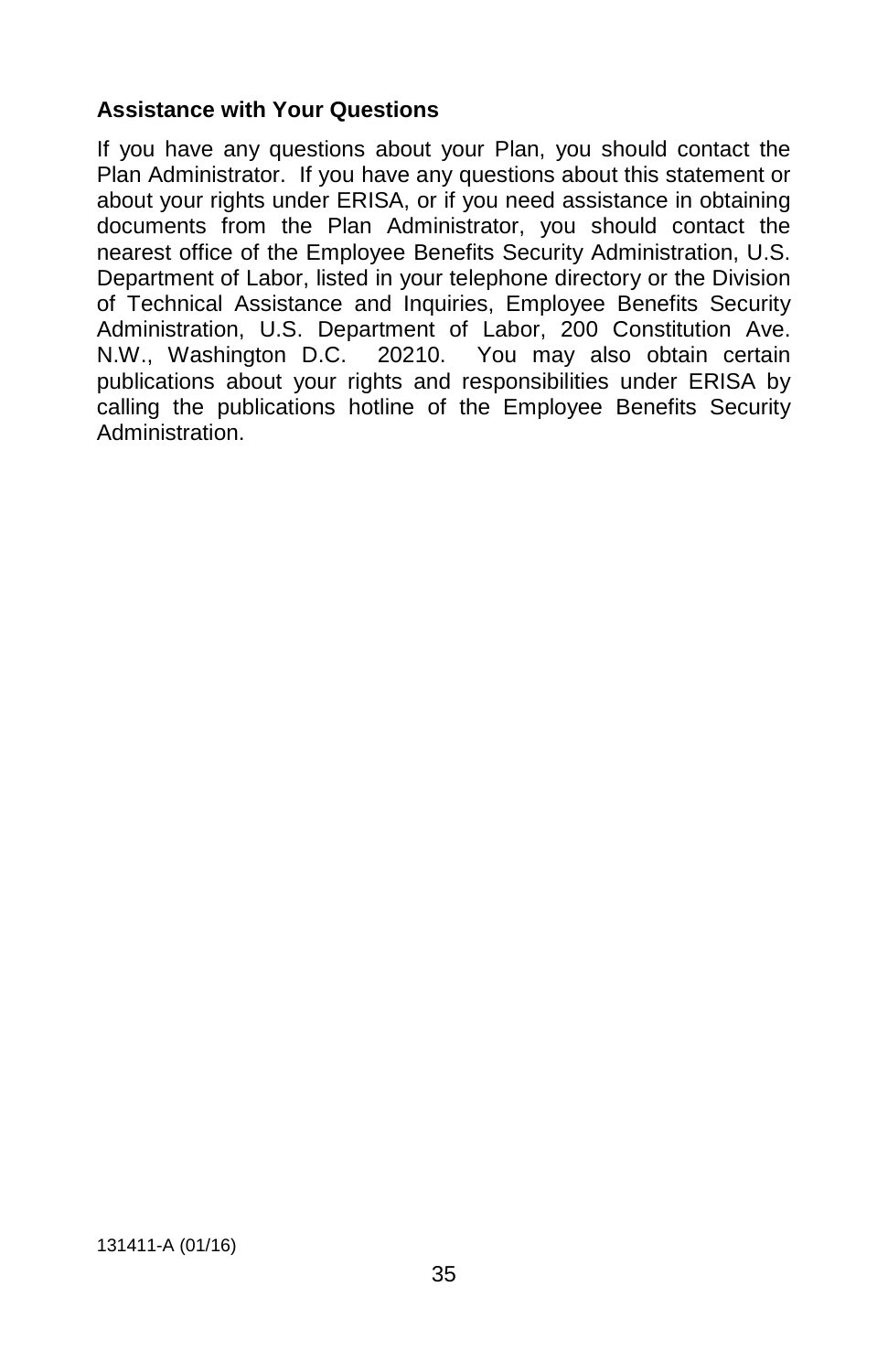**In accordance with state insurance law, this booklet is composed of the following forms on file with the State Insurance Department.**

CERTIFICATE: GCR 100

SCHEDULE OF BENEFITS: GCR 130, GCR 131, GCR 132

BASIC TERMS: GCR 1127, GCR 1128, GCR 1129, GCR 1130, GCR 1169, GCR 1173, GCR 1196, GCR 11160, GCR 11161

ELIGIBILITY: GCR 120, GCR 121

EFFECTIVE DATE: GCR 12483, GCR 12484, GCR 12485, GCR 12486, GCR 12487

DISCONTINUANCE OF INSURANCE: GCR 124, GCR 125

COVERAGE PROVISIONS: GCR 140

VISION COVERAGE: GCR 320, GCR 321

PREFERRED PROVIDERS: GCR 4435, GCR 4436

GENERAL EXCLUSIONS: GCR 14774, GCR 14775, GCR 14445, GCR 14446

BENEFITS CEASE: GCR 14163, GCR 14304

COORDINATION OF BENEFITS: GCR 14460, GCR 14461, GCR 14267, GCR 14268, GCR 14269, GCR 14270, GCR 14271

CLAIMS: GCR 170, GCR 1720, GCR 1721, GCR 17013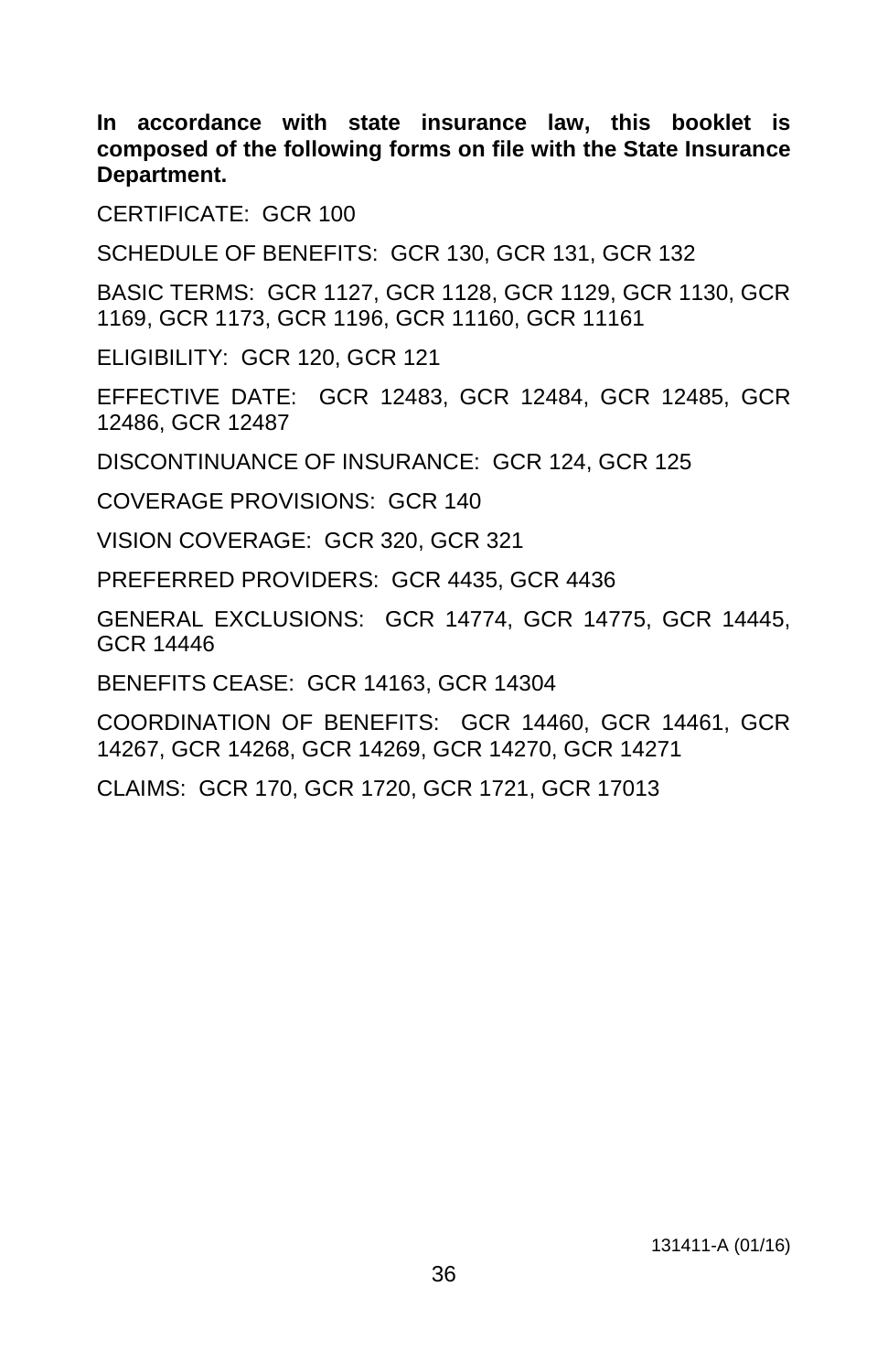# **FEDERAL CONTINUATION RIGHTS**

THE FOLLOWING IS A SUMMARY OF COBRA (THE CONSOLIDATED OMNIBUS BUDGET RECONCILIATION ACT OF 1985, AS AMENDED) THIS SUMMARY DOES NOT SATISFY THE NOTICE REQUIREMENTS OF FEDERAL LAW.

## **Continuation Rights as an Employee**

If you are an employee covered by this group health plan, you have the right to choose Continuation Coverage if you lose your group health coverage because of a reduction in your hours of employment or termination of your employment, except for reasons of gross misconduct on your part.

### **Continuation Rights as a Spouse**

If you are the spouse of an employee covered by this group health plan, you have the right to choose Continuation Coverage for yourself if you lose group health coverage under this plan due to:

- 1. the death of the employee;
- 2. termination of the employee's employment (for reasons other than gross misconduct) or reduction in his or her hours of employment;
- 3. divorce or legal separation; or
- 4. the employee's entitlement to Medicare.

### **Continuation Rights as a Dependent Child**

A dependent child of an employee covered by this group health plan has the right to Continuation Coverage if his or her group health coverage is lost due to:

- 1. the death of the employee;
- 2. termination of the employee's employment (for reasons other than gross misconduct) or reduction in his or her hours of employment;
- 3. divorce or legal separation;
- 4. the employee's entitlement to Medicare; or
- 5. the dependent ceasing to be a dependent child as defined under this group health plan.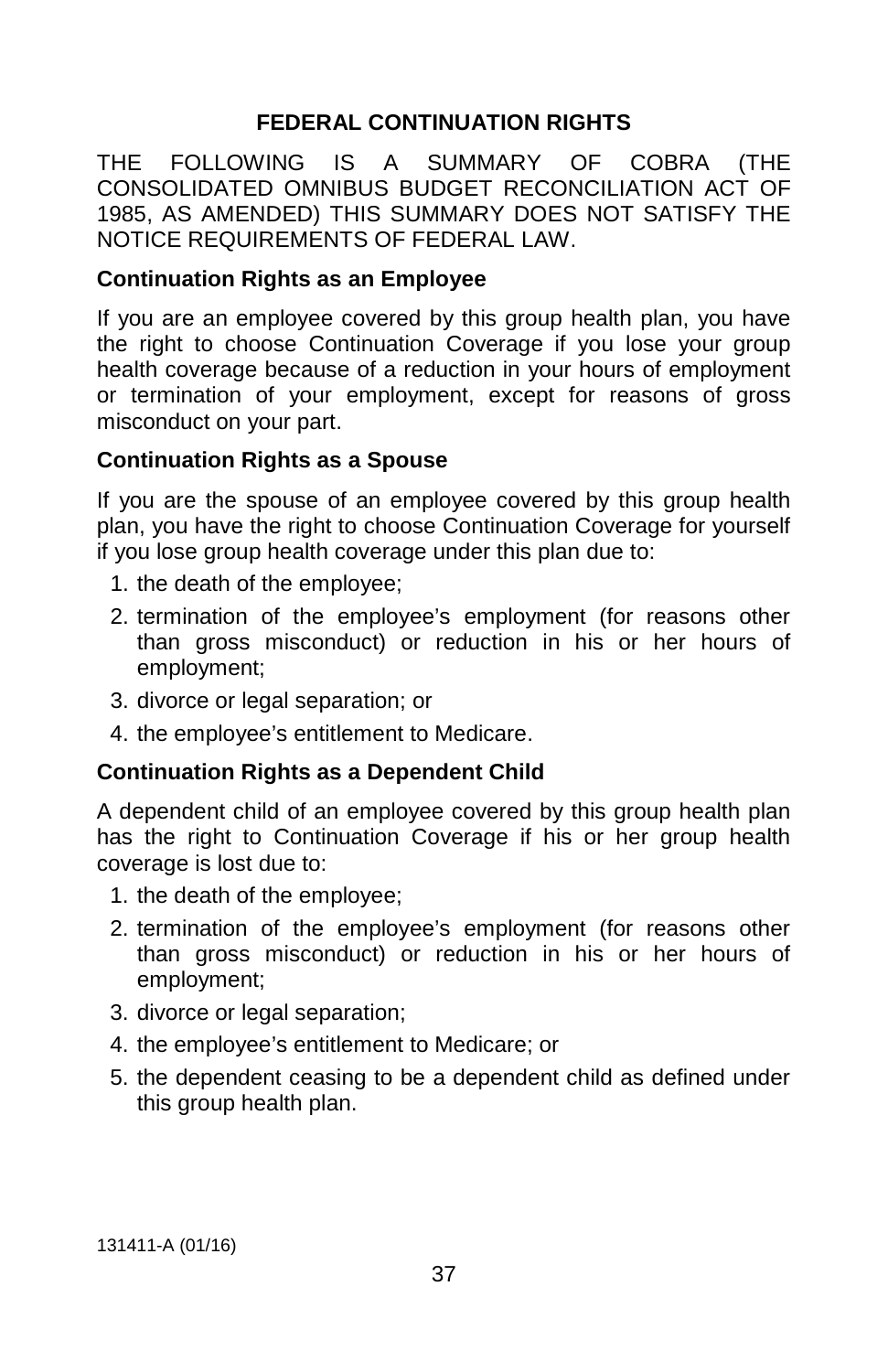# **Continuation Rights as a Newly Acquired Dependent Child**

If you acquire a dependent child while you are on Continuation Coverage, that dependent child will have the same rights as a dependent who was entitled to Continuation Coverage at the time you initially became eligible for Continuation Coverage.

## **Continuation Rights Due to Chapter 11 Bankruptcy**

If an employer files Chapter 11 Bankruptcy, certain retirees and their dependents may be able to elect Continuation Coverage. If you are a retiree or dependent spouse or child of a retiree and you lose group health coverage due to Chapter 11 Bankruptcy, you should see your former employer for what rights of Continuation Coverage, if any, you might have.

### **Notice Requirements**

The law requires that the employee or family member inform the Plan Administrator, within 60 days, of a divorce, legal separation or when a child is no longer a dependent as defined under this group health plan.

If the Plan Administrator is someone other than your employer, then your employer has the responsibility to notify the Plan Administrator, within 30 days, in the case of an employee's death, termination of employment, reduction in hours, Medicare entitlement or the employer's bankruptcy.

When the Plan Administrator is notified that one of these events has happened, the Plan Administrator will in turn notify you, within 14 days, that you have a right to choose Continuation Coverage. You then have 60 days from the date you would lose coverage or the date of the notice, whichever is greater, to elect Continuation Coverage.

Each person who loses group health coverage has a separate right to make an election. If Continuation Coverage is not elected, group health coverage may end.

### **Premium Payment**

A person electing Continuation Coverage will be required to pay the applicable premium. In most cases, the maximum amount that may be charged for Continuation Coverage is 102% of the applicable group premium.

The first premium for Continuation Coverage is due by the 45th day following the date the person elects Continuation Coverage.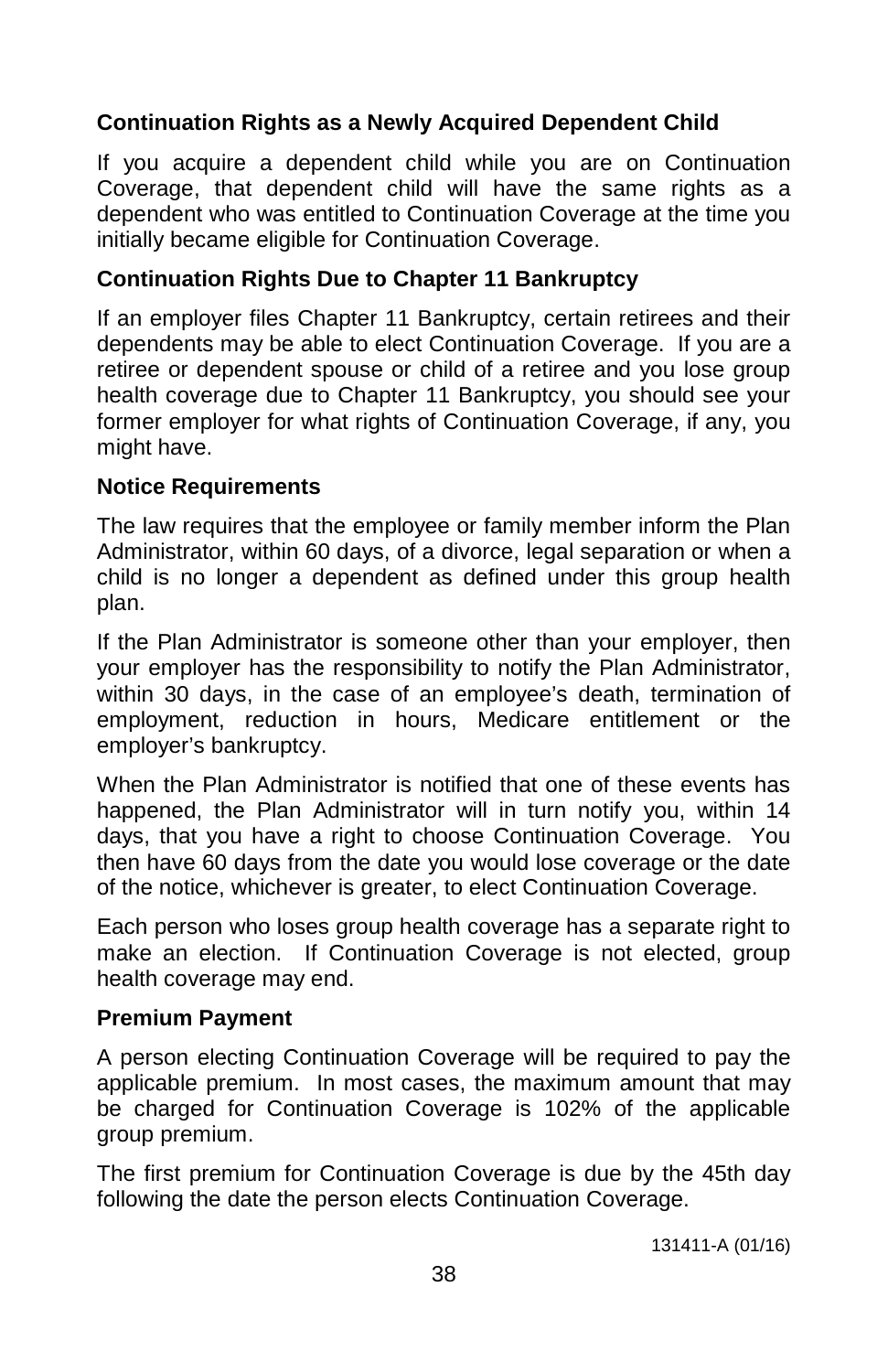You have the right to make all future premium payments on a monthly basis. However, annual, semi–annual or quarterly payments may also be made if you and your employer so agree. A grace period of 30 days (or one equal in length to the employer's grace period, if longer) will be allowed for late payment of any monthly premium.

Failure to pay the premium by the end of the grace period may result in termination of Continuation Coverage without further notice.

## **Length of Continuation Coverage**

The maximum length for Continuation Coverage is 18 months when the cause for loss of coverage is termination of your employment or a reduction in your hours. In all other cases, the Continuation Coverage period is 36 months. Continuation Coverage, however, may terminate before the end of the 18 or 36 month period when:

- 1. your former employer no longer provides group health coverage to any of its employees;
- 2. the premium for Continuation Coverage is not paid by the end of the grace period;
- 3. you become covered under another employer–sponsored health plan, except when any pre–existing condition(s) you have are excluded from coverage by the new plan; or
- 4. you become entitled to Medicare.

When Continuation Coverage terminates, you will be allowed to convert to an individual health conversion policy, if a health conversion privilege is available to similarly situated active employees.

If your Continuation Coverage terminates and you are employed by a new employer at that time, your employer must allow you to enroll in the plan if you request enrollment within 30 days after Continuation Coverage terminates.

### **Extension of Continuation Coverage**

If you and your spouse or dependent children have elected Continuation Coverage for 18 months due to termination of your employment or reduction in hours and before the end of this 18– month period:

- 1. you die;
- 2. you divorce or become legally separated; or
- 3. you become entitled to Medicare,

131411-A (01/16)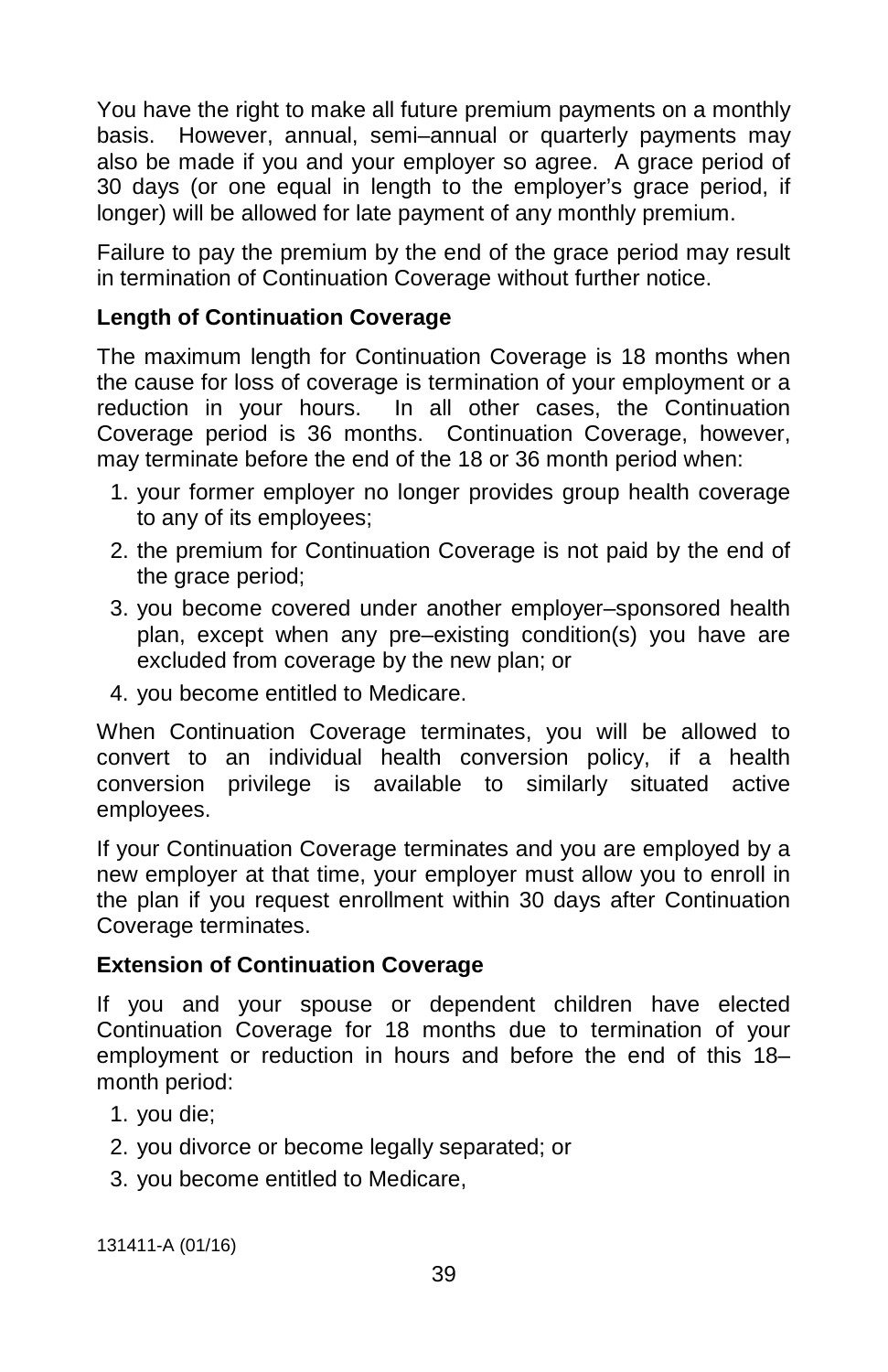your spouse and dependent children may extend Continuation Coverage. Additionally, during this 18–month period, if a child loses dependent status, the child may also extend Continuation Coverage.

In these instances, Continuation Coverage will be extended up to 36 months from the date coverage was originally lost, subject to payment of up to 102% of the applicable group premium.

#### **Pre–existing Medical Conditions**

If your Continuation Coverage terminates because you become covered under another employer–sponsored health plan and that plan limits or reduces your coverage due to a pre–existing medical condition, you may maintain Continuation Coverage for the balance of the applicable 18 or 36 month period.

Continuation Coverage will then pay benefits for the pre–existing medical condition without regard to any other group health coverage. All other benefits will be coordinated with the new group health plan so that no more than 100% of allowable expenses under both group health plans will be payable.

### **Social Security Disability**

If you, your spouse or a dependent child are disabled at the time of termination in your employment or reduction in hours or within 60 days of the commencement of Continuation Coverage, the disabled person and any other covered family member(s) may be entitled to 29 months of Continuation Coverage instead of 18 months.

To qualify for this extension, the disabled person must be determined to be disabled under the Social Security Act and notify the Plan Administrator when a written determination of disability is received from Social Security. This notice must be provided to the Plan Administrator within 60 days after the date of determination and prior to the end of the 18 month continuation period.

The disabled person must also notify the Plan Administrator within 30 days of the date the Social Security Administration determines that he or she is no longer disabled. This extended Continuation Coverage will then terminate on the first day of the month which begins after the expiration of such 30 day period.

For the first 18 months of Continuation Coverage the plan requires payment of up to 102% of the applicable group premium. For the next 11 months the plan may require payment of up to 150% of the applicable group premium.